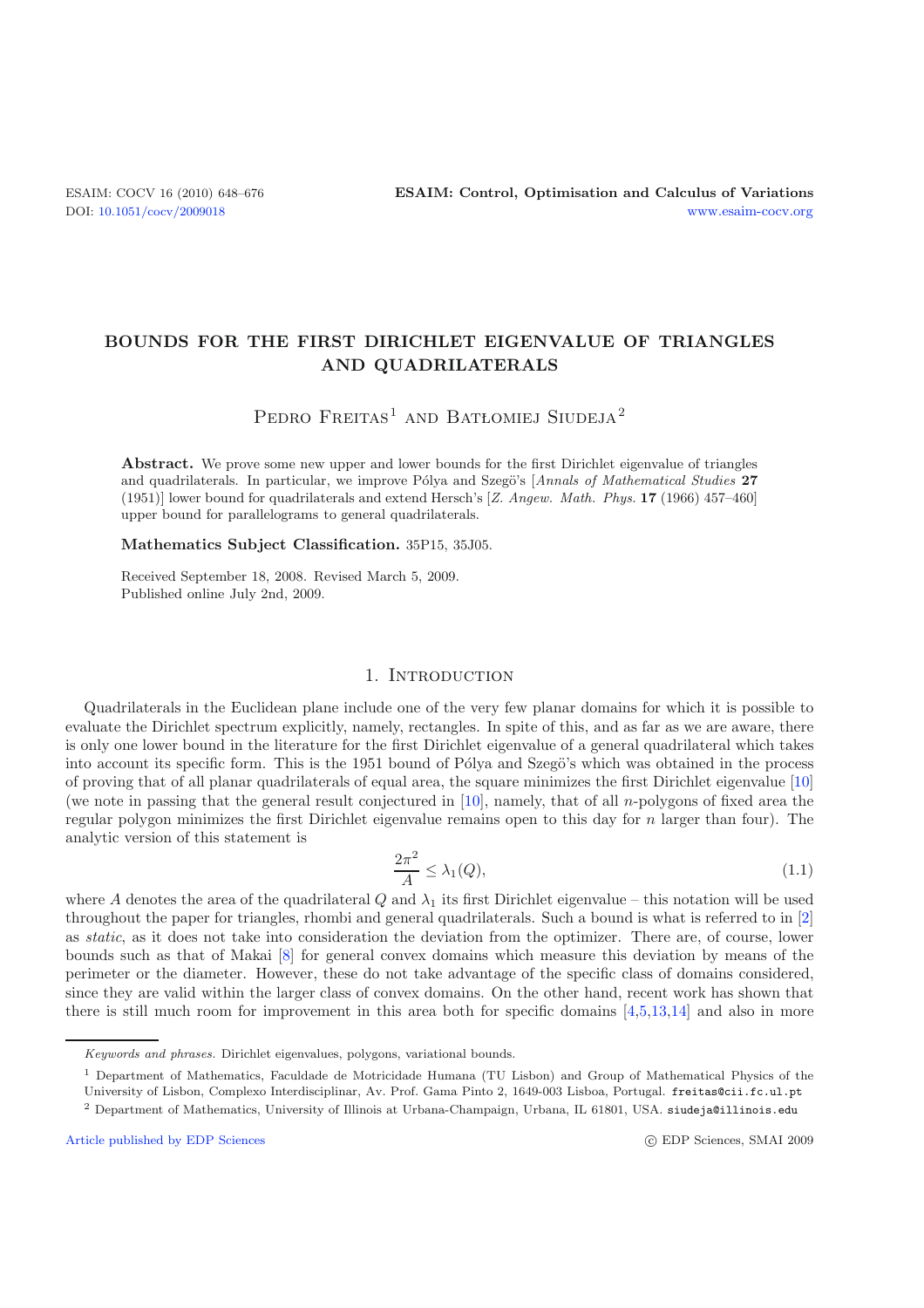general settings [\[3\]](#page-28-7). Furthermore, extensive numerical simulation has also pointed to new connections between spectral quantities such as the first Dirichlet eigenvalue or the spectral gap and simple geometric quantities [\[1](#page-28-8)[,2\]](#page-28-1).

The purpose of the present paper is twofold. On one hand, we continue the work in the papers mentioned above and, by combining several of the techniques introduced previously, provide a collection of improved bounds for triangles and rhombi. On the other hand, we apply these techniques to the case of quadrilaterals, thus obtaining a set of upper and lower bounds in this instance. As an example of our results, we state here the main result for quadrilaterals:

<span id="page-1-0"></span>**Theorem 1.1.** Let Q be a quadrilateral with side lengths  $\ell_i$ ,  $i = 1, ..., 4$ , and diagonals of lengths  $d_1$  and  $d_2$ *forming an angle*  $\theta$  *in*  $(0, \pi/2]$  *between them, where it is assumed that*  $d_2$  *is the length of the largest diagonal contained in* Q*. Then*

$$
\frac{2\pi^2}{A} + \frac{\pi^2}{4A^2} (d_2 \sin \theta - d_1)^2 \le \lambda_1(Q) \le \frac{\pi^2}{2A^2} (l_1^2 + l_2^2 + l_3^2 + l_4^2),
$$

*where* A *denotes the area of* Q*. Equality holds for squares and rectangles in the lower and upper bounds respectively.*

<span id="page-1-1"></span>**Remark 1.2.** Since we have  $l_1^2 + l_2^2 + l_3^2 + l_4^2 = d_1^2 + d_2^2 + 4m^2$ , where m is the length of the segment joining the middle points of the two diagonals, and  $A = \frac{1}{2}d_1d_2\sin\theta$ , both bounds may actually be written in terms of the diagonal lengths, the angle formed by them and, in the case of the upper bound, also of  $m$ 

<span id="page-1-2"></span>**Remark 1.3.** In [\[1\]](#page-28-8) it was conjectured that

$$
\lambda_1(Q) \le \pi^2 \frac{L^2 - 8A}{4A^2},
$$

where  $L$  denotes the perimeter. Although the upper bound in the above theorem also yields equality for rectangles, it is not strong enough to show the conjecture holds in general – it is worse for degenerate quadrilaterals (in fact, isosceles triangles) with side lengths  $0, b, \ell, \ell$  satisfying  $5b > 8\ell$ , for instance. On the other hand, it is better than (or at least as good as) the conjecture for a class of quadrilaterals which includes parallelograms.

<span id="page-1-3"></span>**Remark 1.4.** The lower bound includes Pólya and Szegö's bound plus a correction term, thus making it an improvement of [\(1.1\)](#page-0-0).

The upper bound in Theorem [1.1](#page-1-0) had been conjectured in [\[1](#page-28-8)] and it is in fact an extension to general quadrilaterals of an upper bound obtained by Hersch for parallelograms in [\[6\]](#page-28-9). The lower bound for quadrilaterals is a straightforward consequence of Steiner symmetrization and Hooker and Protter's lower bound for rhombi [\[7\]](#page-28-10), but we could not find it in the literature. In a similar fashion, it is possible to combine other lower bounds for the first eigenvalue of rhombi with Steiner symmetrization, and we do this in Theorem [4.2](#page-1-1) below where we use a bound from [\[5](#page-28-4)].

Throughout the paper we make a distinction between bounds which depend explicitly on simple geometric quantities, such as lengths and angles, and also possibly on zeros of Bessel functions, and those requiring either integrations or the calculation of zeros of more complicated functions. For lack of a better notation, we refer to the former as *explicit* bounds and to the latter as *functional* bounds.

The plan of the paper is as follows. In the next section we present the known bounds for triangles, together with improvements based on the combination of techniques from [\[5](#page-28-4)[,14](#page-28-6)]. Section [3](#page-11-0) contains a similar analysis, but now for rhombi. This consists mainly of new upper bounds, one of which (Thm. [3.2\)](#page-1-1) is an improvement of a result from [\[7](#page-28-10)] which coincides with the more general upper bound in Theorem [1.1.](#page-1-0) Finally, Section [4](#page-19-0) contains the new results for general quadrilaterals mentioned above. In the Appendices we describe and collect some of the Mathematica scripts used to compute the Rayleigh quotients for test functions obtained from known eigenfunctions.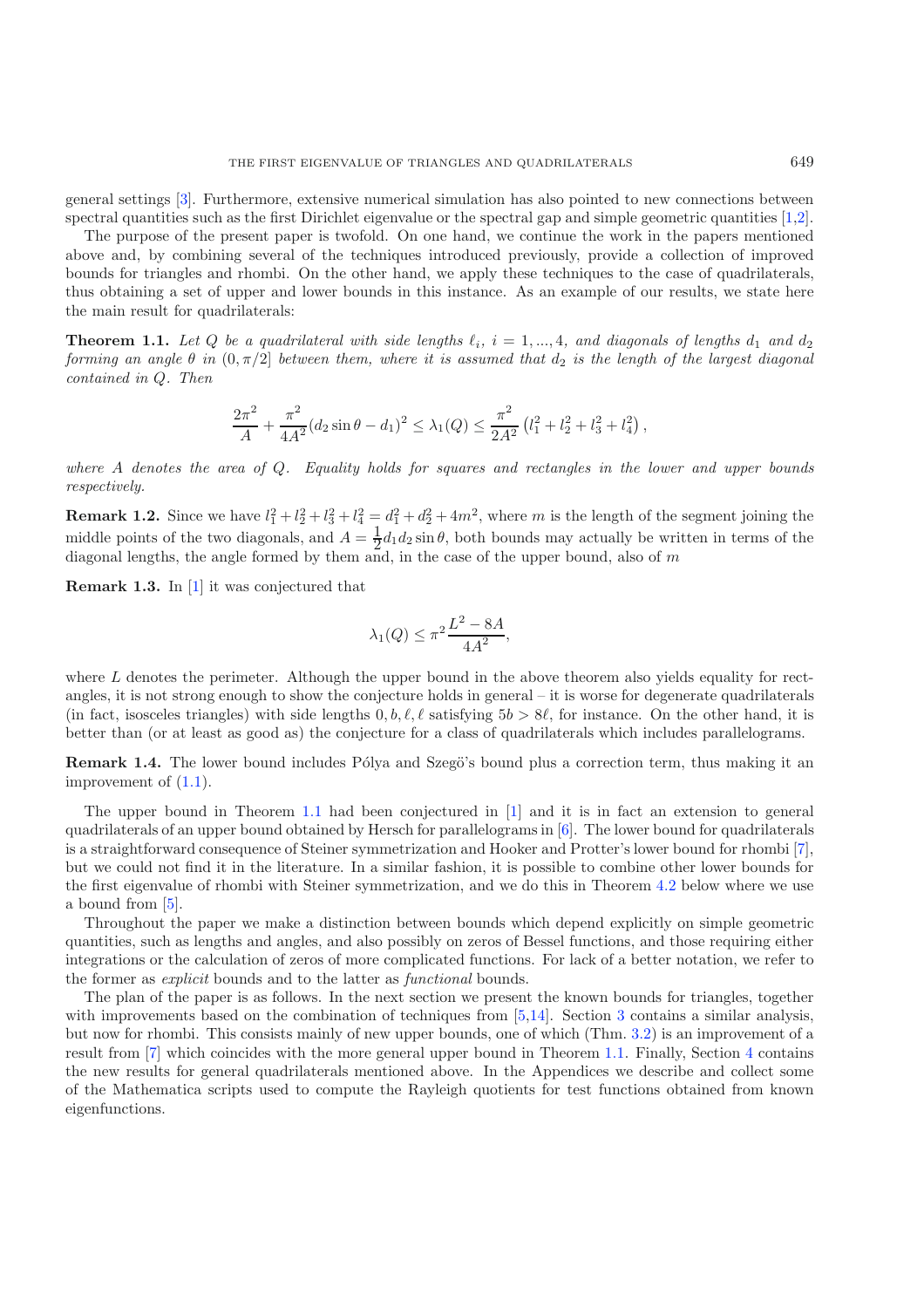### <span id="page-2-2"></span>2. Bounds for triangles

In this section we present the best bounds for eigenvalues of triangles. Here the angle  $\alpha$  denotes the smallest angle of a triangle, d its diameter,  $\rho$  its inradius, A its area and L its perimeter. Let also  $a \le b \le c = d$  be the lengths of the sides and h denote the altitude perpendicular to the longest side.

#### 2.1. **Explicit bounds**

We first collect upper and lower bounds for triangles which depend on simple geometric quantities (area, perimeter, etc.), and maybe zeros of Bessel functions. The following upper bound for triangles was proved by the second author in [\[13\]](#page-28-5)

<span id="page-2-4"></span><span id="page-2-0"></span>
$$
\lambda_1(T) \le \frac{\pi^2 L^2}{9A^2} = \frac{4\pi^2}{9\rho^2}.
$$
\n(2.1)

This is a very simple expression which gives equality for equilateral triangles. In spite of the fact that it includes the dependence on both area and perimeter, in order to obtain a bound that behaves well for thin triangles one has to consider a different point of view and include the information of the eigenvalue of a related circular sector.

**Theorem 2.1.** *Let*  $\beta = \arcsin(2A/d^2) = \arcsin(h/d)$  *and denote the circular sector with radius* r *and angle*  $\gamma$ *by*  $S(r, \gamma)$ *. Then* 

$$
\lambda_1(T) \le \lambda_1(S(\sqrt{A/\tan(\beta/2)}, \beta)) = \frac{j_{\pi/\beta}^2}{A} \tan(\beta/2). \tag{2.2}
$$

There are also good lower bounds for triangles which satisfy the *simplicity* criteria mentioned above. The first is due to Pólya and Szegö, namely,

<span id="page-2-3"></span><span id="page-2-1"></span>
$$
\frac{4\pi^2}{\sqrt{3}A} \le \lambda_1(T),\tag{2.3}
$$

and may be understood as a version of Faber–Krahn for triangles. It has the disadvantage that by depending on the area alone, it does not take into account how far one is from the optimal given by the equilateral triangle.

The first author proved in [\[5](#page-28-4)] the following bound

$$
\pi^2 \left( \frac{4}{d^2} + \frac{1}{h^2} \right) = \pi^2 \left( \frac{4}{d^2} + \frac{d^2}{4A^2} \right) \le \lambda_1(T). \tag{2.4}
$$

This already contains a measure of how far we are from the equilateral triangle as it now depends also on the diameter while still giving equality for equilateral triangles. Unfortunately this bound is weaker than [\(2.3\)](#page-2-0) for *almost* equilateral triangles.

Another bound was obtained by the second author in [\[14\]](#page-28-6)

$$
\pi^2 \left( \frac{4}{d^2 + h^2} + \frac{1}{d^2} + \frac{1}{h^2} \right) \le \lambda_1(T). \tag{2.5}
$$

The maximum between this and [\(2.3\)](#page-2-0) is always better than the previous bound. The trade-off is that [\(2.5\)](#page-2-1) no longer yields equality for equilateral triangles.

Corollary [4.1](#page-1-0) below provides another bound which is stronger than  $(2.5)$ , but which does not give equality for equilateral triangles either:

$$
\pi^2 \left( \frac{1}{d} + \frac{1}{h} \right)^2 = \frac{\pi^2}{4A^2} \left( d + \frac{2A}{d} \right)^2 \le \lambda_1(T). \tag{2.6}
$$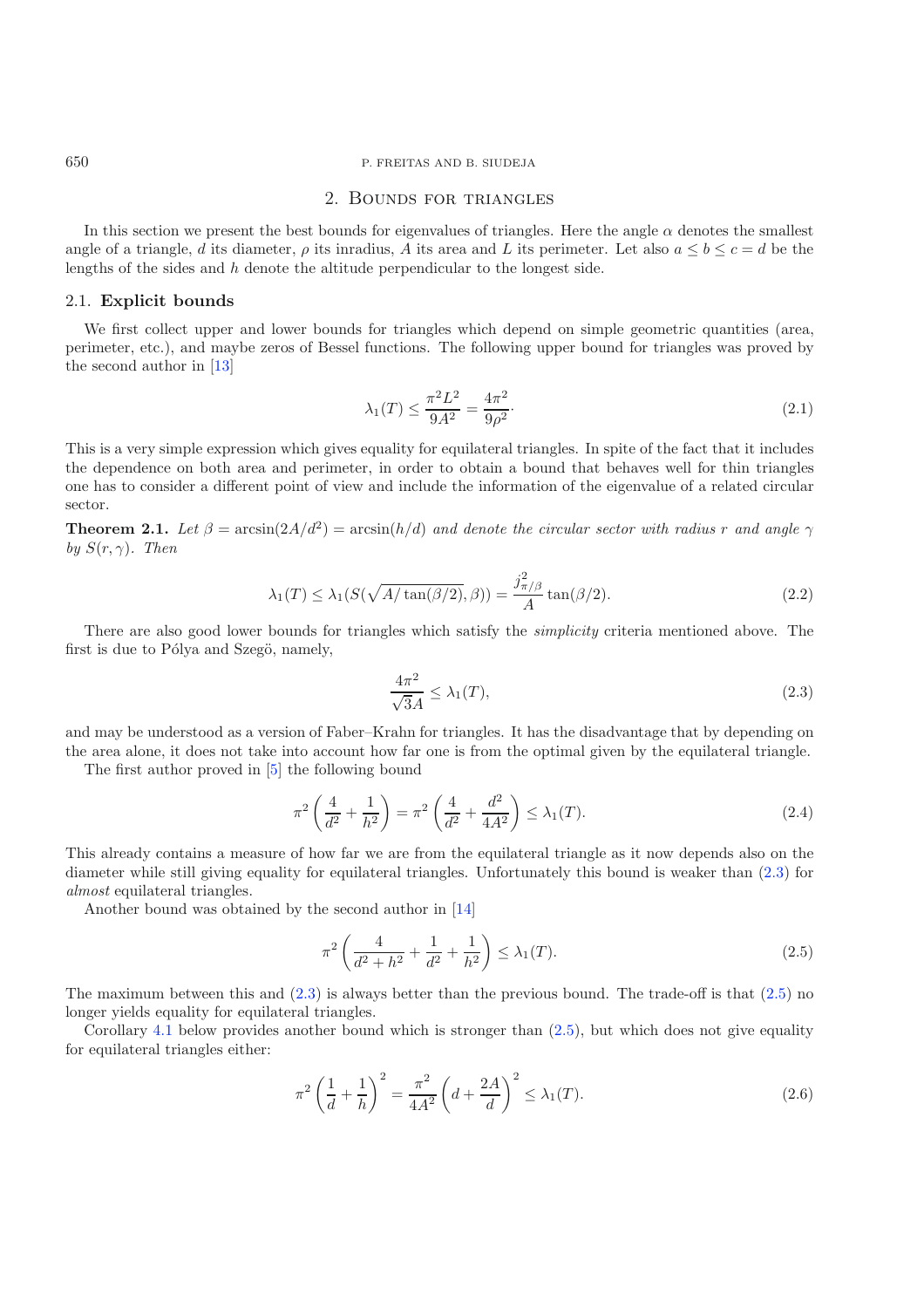<span id="page-3-3"></span><span id="page-3-1"></span>
$$
\frac{\pi^2}{4} \left[ \frac{1}{(d-\rho)^2} + \frac{1}{\rho^2} \right] \le \lambda_1(T). \tag{2.7}
$$

Again this bound does not give equality for equilateral triangles, but it was the best for certain narrow triangles. Corollary [4.1](#page-1-0) is the first bound not containing the inradius which is stronger than the above (by comparing numerical results).

The second author also proved in [\[14\]](#page-28-6) a bound similar to that in Theorem [2.1,](#page-1-0) namely,

<span id="page-3-2"></span>
$$
\frac{\alpha j_{\pi/\alpha}^2}{2A} = \lambda_1(S(\alpha, A)) \le \lambda_1(T),\tag{2.8}
$$

where  $S(\alpha, A)$  is a circular sector with angle  $\alpha$  and the same area as a given triangle.

We can also generalize [\[5](#page-28-4)], Proposition 2.4, to get another bound based on circular sectors.

$$
\frac{4(j'_{\pi/\gamma})^2}{4h^2 + d^2} = \frac{4(j'_{\pi/\gamma})^2}{4b^2 \sin^2 \alpha + c^2} \le \lambda_1(T),\tag{2.9}
$$

where  $\gamma = \arctan(2b \sin \alpha/c) = \arctan(2h/d)$ .

The following theorem provides further improvement to the above bound.

**Theorem 2.2.** *Let*  $\gamma = 2 \arctan(b \sin \alpha/c) = 2 \arctan(h/d)$ *. We have* 

<span id="page-3-0"></span>
$$
\frac{4(j'_{\pi/\gamma})^2}{h^2 + d^2} = \frac{4(j'_{\pi/\gamma})^2}{b^2 \sin^2 \alpha + c^2} \le \lambda_1(T). \tag{2.10}
$$

It is remarkable that neither of the lower bounds above is better than Pólya's isoperimetric bound  $(2.3)$  for triangles close to equilateral triangles. The following conjecture, based on the concept of isoperimetric correction (see [\[1\]](#page-28-8)), would provide an improvement in this range.

**Conjecture 2.3** ([\[13\]](#page-28-5), Conjecture 1.2)**.**

$$
\frac{\pi^2 L^2}{16A^2} + \frac{7\sqrt{3}\pi^2}{12A} \le \lambda_1(T) \le \frac{\pi^2 L^2}{12A^2} + \frac{\sqrt{3}\pi^2}{3A}.\tag{2.11}
$$

The upper bound would also provide a significant improvement over [\(2.1\)](#page-2-2).

Before we proceed to functional bounds, we will compare the explicit bounds given above. All triangles (up to scaling) can be parameterized by the lengths of the sides  $a = 1, 1 \leq b \leq c \leq b + 1$ . By taking  $e = c - b$  the parameter space becomes  $b \ge 1$  and  $0 \le e \le 1$ .

Upper bounds are compared in Figure [1.](#page-4-0) We can see that the sector based bound (Thm. [2.1\)](#page-1-0) is the best in extreme cases, while the bound given by  $(2.1)$  is the best near the equilateral triangle. It is worth noting that the lower bound in Conjecture  $2.3$  would provide a significant improvement to  $(2.1)$ , as may be seen from the comparison of lower bounds in Figure [2.](#page-4-1) In particular, it would supersede the bounds [\(2.3\)](#page-2-0) and [\(2.6\)](#page-2-3).

It is interesting to see how far upper bounds are from lower bounds. The following figures present this difference for certain classes of triangles. Let us divide the class of isosceles triangles into superequilateral triangles (with sides of lengths  $a = b < c$ ) and subequilateral (with sides of lengths  $a = b > c$ ). This is more appropriate than acute/obtuse in this context due to the extremal properties of equilateral triangles and, in fact, the study of the spectral gap in [\[2\]](#page-28-1) had already prompted such a division. There subequilateral and superequilateral were referred to as triangles of type I and II, respectively. Figure [3](#page-5-0) contains results for subequilateral triangles ( $a = 1$  and  $b = c$ ), Figure [4](#page-5-1) for superequilateral triangles ( $a = b = 1$ ), Figure [5](#page-6-0)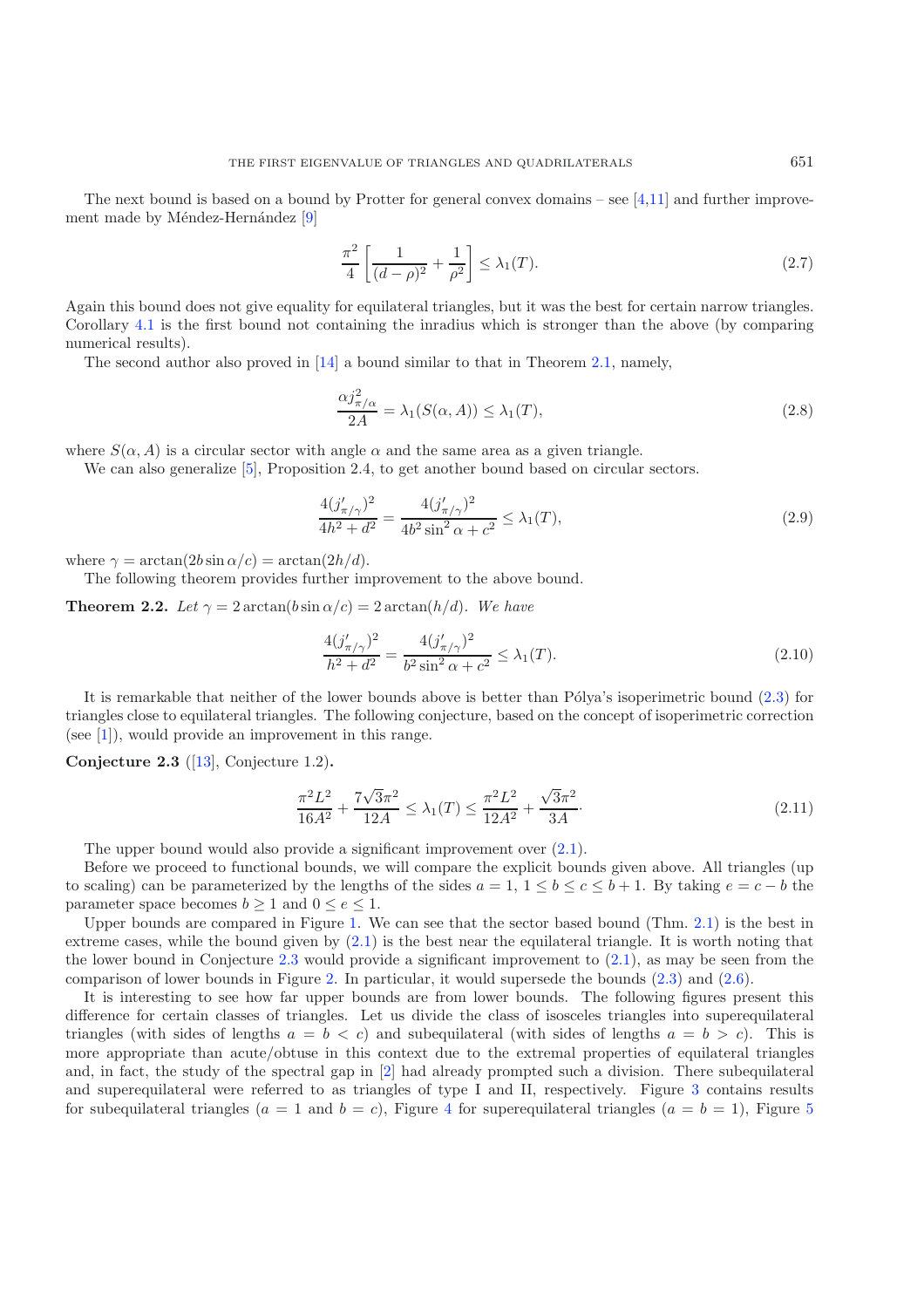<span id="page-4-0"></span>

Figure 1. The best upper bounds for triangles parameterized by the lengths of the sides  $1 \leq b \leq c$  (bounds [\(2.1\)](#page-2-2) and [\(2.2\)](#page-2-4)). Also, the crosshatched region shows where the conjectured upper bound [\(2.11\)](#page-3-0) would provide an improvement (making [\(2.1\)](#page-2-2) obsolete).

<span id="page-4-1"></span>

Figure 2. The best lower bounds for triangles parameterized by the lengths of the sides  $1 \leq b \leq c$  (bounds [\(2.3\)](#page-2-0), [\(2.6\)](#page-2-3), [\(2.8\)](#page-3-1) and [\(2.10\)](#page-3-2)). The crosshatched region shows where the conjectured lower bound [\(2.11\)](#page-3-0) would provide an improvement (making [\(2.3\)](#page-2-0) and [\(2.6\)](#page-2-3) obsolete).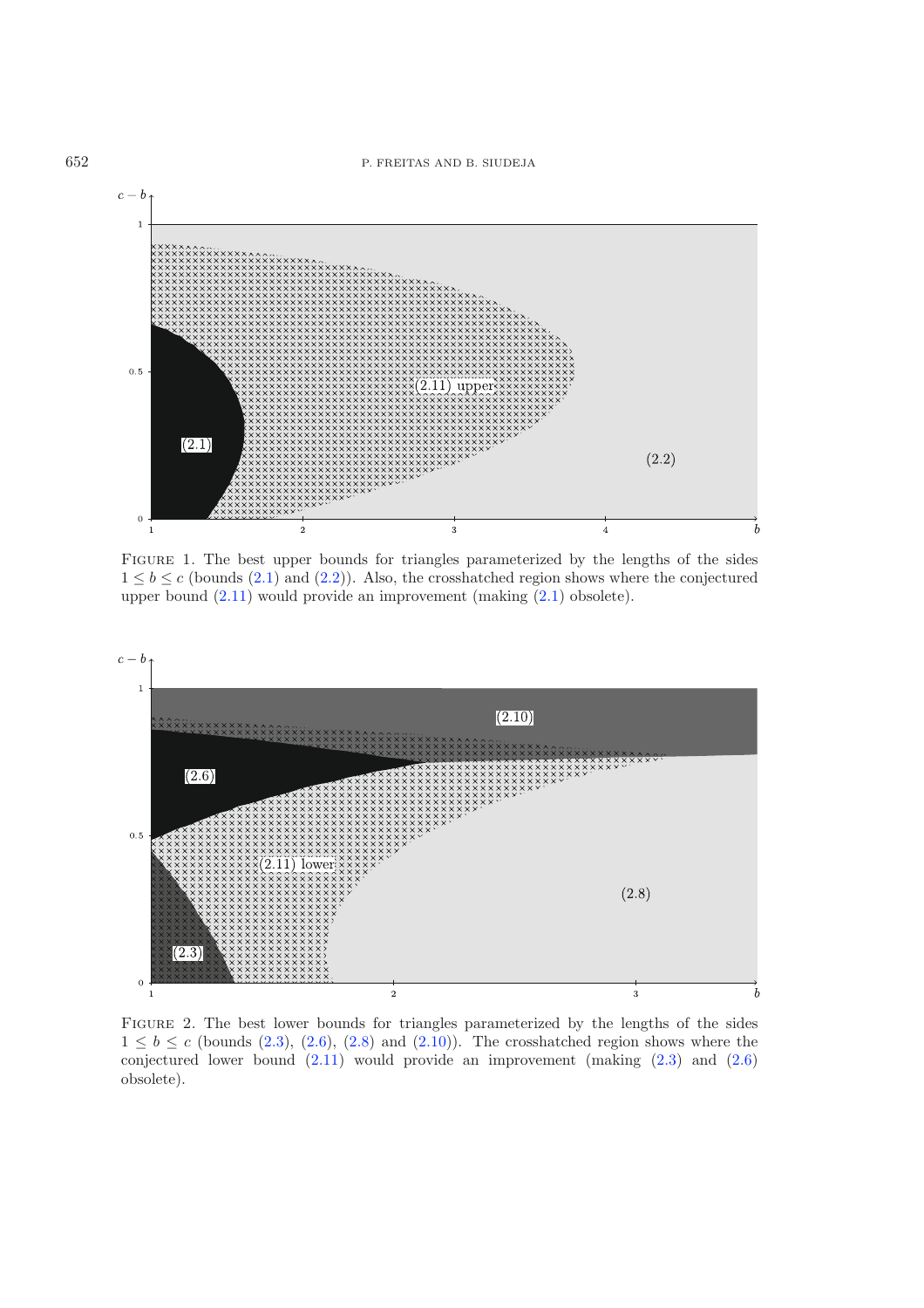<span id="page-5-0"></span>

Figure 3. Comparison of lower bounds (solid curves) and upper bounds (dashed curves) for subequilateral triangles (with side lengths  $1 = a \le b = c$ ). Each curve represents the ratio of the indicated bound over the conjectured lower bound  $(2.11)$  (Conjecture [2.3\)](#page-1-2). The thick dotted line indicates numerical results (FEM with  $2^{20}$  triangles).

<span id="page-5-1"></span>

Figure 4. Comparison of lower bounds (solid curves) and upper bounds (dashed curves) for superequilateral triangles (with side lengths  $1 = a = b \leq c$ ). Each curve represents the ratio of the indicated bound over the conjectured lower bound  $(2.11)$  (Conjecture [2.3\)](#page-1-2). The thick dotted line indicates numerical results (FEM with  $2^{20}$  triangles).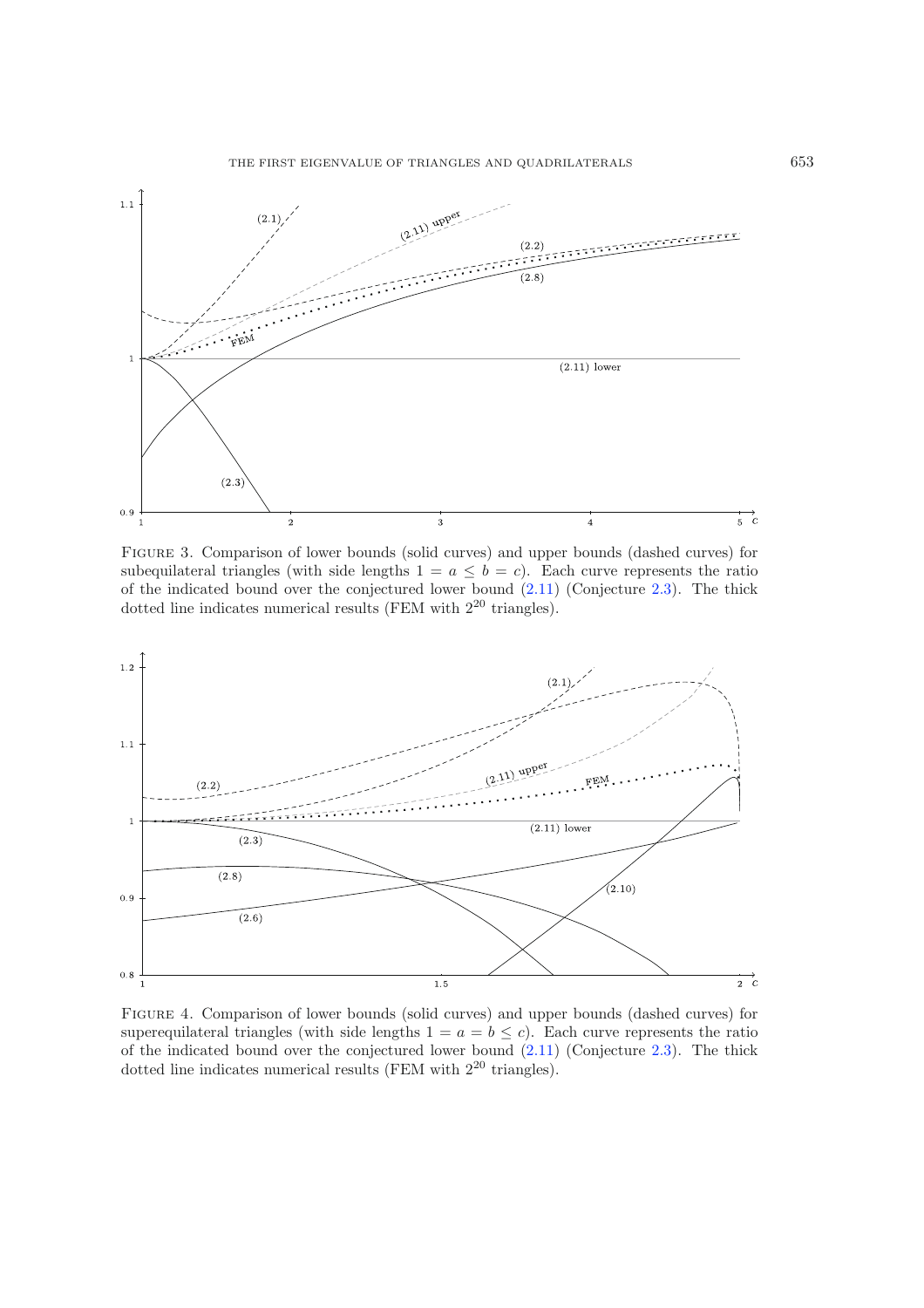<span id="page-6-0"></span>

Figure 5. Comparison of lower bounds (solid curves) and upper bounds (dashed curves) for right triangles with side lengths  $1 \leq b$  and  $c = \sqrt{1+b^2}$ . Each curve represents the ratio of the indicated bound over the conjectured lower bound [\(2.11\)](#page-3-0) (Conjecture [2.3\)](#page-1-2). The thick dotted line indicates numerical results (FEM with 2<sup>20</sup> triangles).

for right triangles  $(a = 1 \text{ and } c = \sqrt{b^2 + 1})$  and Figure [6](#page-7-0) for obtuse non-isosceles triangles  $(a = 1 \text{ and } c = b + 0.8)$ . Clearly, this last case is the worst with respect to accuracy, as are non-extremal cases in other figures. This reflects the fact that all bounds are based on extremal cases.

#### 2.2. **Functional bounds**

Let us begin with the lower bounds obtained by the first author in [\[5](#page-28-4)] and their variations based on symmetrization. The first of these is very good for triangles which are close to subequilateral triangles [\[5](#page-28-4)], Theorem 2,

<span id="page-6-1"></span>
$$
j_{\pi/\alpha}^2 \left[ \int_0^1 \frac{2\sin^2(\pi t)}{[g(\alpha t)]^{2(\pi+\alpha)/\alpha}} dt \right]^{-\alpha/(\pi+\alpha)} \leq \lambda_1(T),\tag{2.12}
$$

where

$$
g(\theta) = \frac{\sin(\alpha - \theta)}{c \sin \alpha} + \frac{\sin \theta}{b \sin \alpha}.
$$
 (2.13)

This bound can be improved using symmetrization. We have

**Theorem 2.4.** *The bound* [\(2.12\)](#page-6-1) *holds with the function*  $g(\theta)$  *replaced by* 

$$
g_2(\theta) = \frac{\sin(\alpha - \theta) + \sin \theta}{\sqrt{bc} \sin \alpha},
$$
\n(2.14)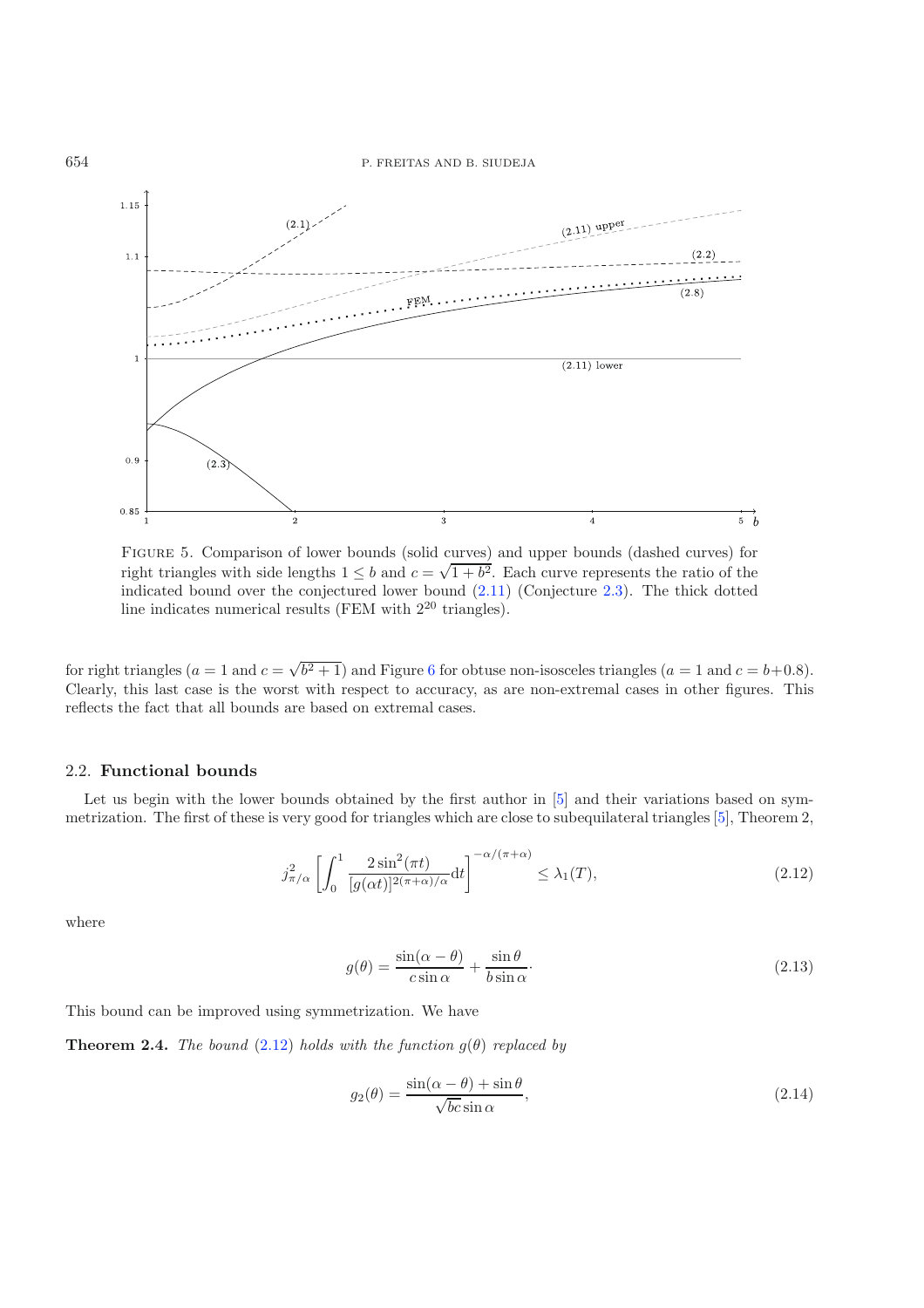<span id="page-7-0"></span>

Figure 6. Comparison of lower bounds (solid curves) and upper bounds (dashed curves) for some obtuse non-isosceles triangles with side lengths  $1 \leq b$  and  $c = b + 0.8$ . Each curve represents the ratio of the indicated bound over the conjectured lower bound [\(2.11\)](#page-3-0) (Conjecture [2.3\)](#page-1-2). The thick dotted line indicates numerical results (FEM with  $2^{20}$  triangles).

*yielding*

$$
\frac{j_{\pi/\alpha}^2}{4A}\tan(\alpha/2)\left[\int_0^1\frac{2\sin^2(\pi t)}{[2\cos(\alpha/2-\alpha t)]^{2(\pi+\alpha)/\alpha}}\mathrm{d}t\right]^{-\alpha/(\pi+\alpha)} \leq \lambda_1(T). \tag{2.15}
$$

Notice that this bound involves only the area and the smallest angle of a triangle. Similarly we get a bound using [\[5\]](#page-28-4), Theorem 6.3.

<span id="page-7-1"></span>**Theorem 2.5.** *Let*  $\beta = 2 \arctan(h/d)$ *. We have* 

$$
j_{\frac{\pi}{\pi-\beta}}^2 \frac{(\pi-\beta)^2}{d^2 \cos^2(\beta/2)} f(\pi-\beta) \le \lambda_1(T),
$$
\n(2.16)

*where*

$$
f(\gamma) = \left(4 \int_0^{1/2} \left[\frac{\gamma}{\sin(\gamma(1-t))}\right]^{2(1+\pi/\gamma)} \sin^2(\pi t) dt\right)^{-\gamma/(\gamma+\pi)}.
$$
 (2.17)

The last lower bound is an application of the Ricatti root method used in [\[7](#page-28-10)], Section 3.

# <span id="page-7-2"></span>**Theorem 2.6.** *Let*

$$
P(x,p) = -\frac{1+2p}{2x} + \frac{J_{1+p}(x)}{J_p(x)}.
$$
\n(2.18)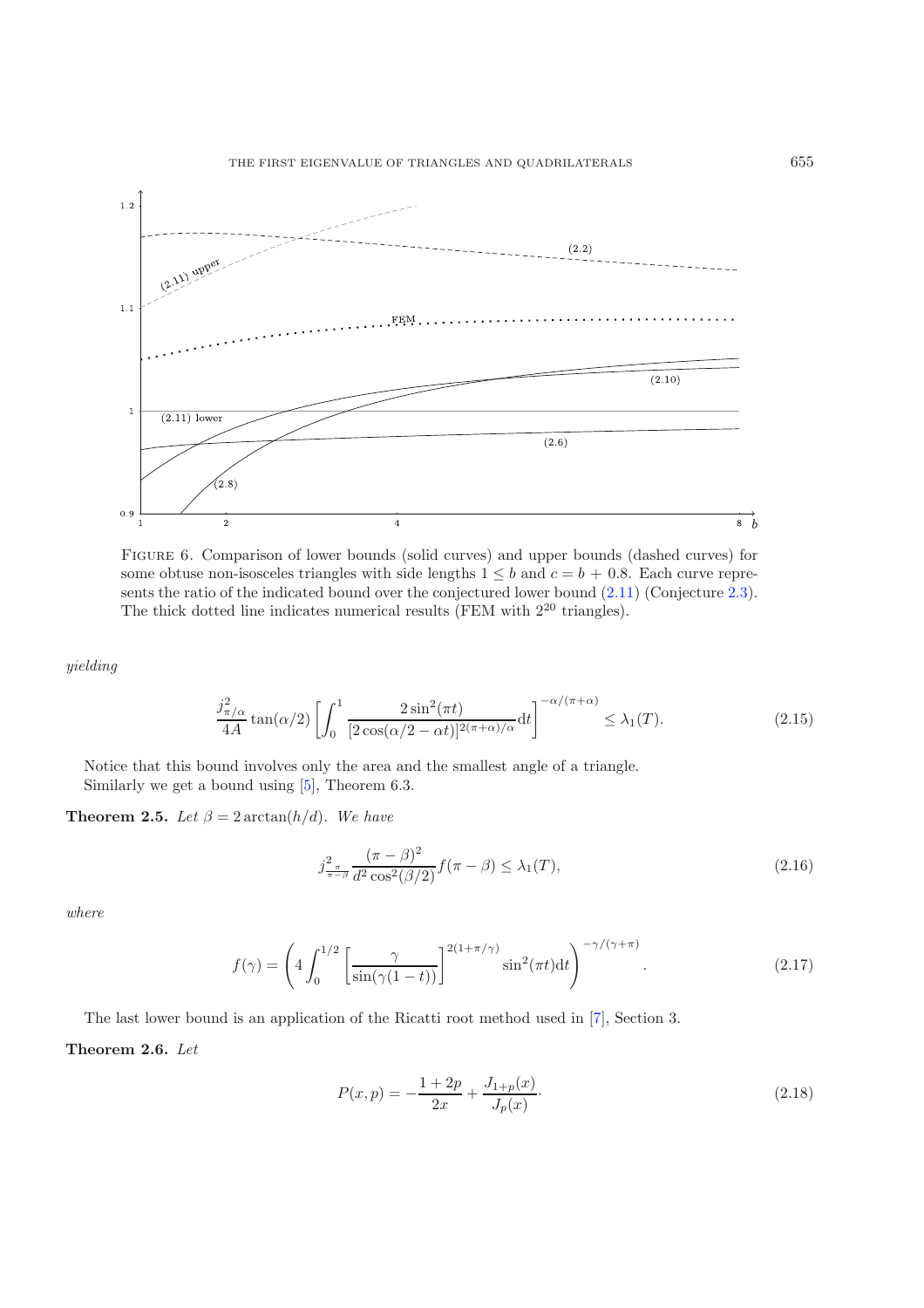*Then the smallest solution in* λ *of the equation*

$$
P\left(\sqrt{\lambda}a\cos\beta, \sqrt{\frac{1}{4} + \frac{\pi^2}{\tan^2\beta}}\right) + P\left(\sqrt{\lambda}b\cos\alpha, \sqrt{\frac{1}{4} + \frac{\pi^2}{\tan^2\alpha}}\right) = 0\tag{2.19}
$$

*yields a lower bound for*  $\lambda_1(T)$ *.* 

It is also possible to get new upper bounds by combining continuous symmetrization with [\[5](#page-28-4)], Theorem 2.

<span id="page-8-0"></span>
$$
\lambda_1(T) \le \inf_{h/d \le \sin \beta \le \sin \alpha} U(\beta),\tag{2.20}
$$

where

$$
U(\beta) = \left[ \left( j_{\pi/\beta}^2 - \frac{\pi^2}{\beta^2} \right) \int_0^1 \left[ \frac{g'(\beta t)}{g(\beta t)} \right]^2 \sin^2(\pi t) dt + \frac{j_{\pi/\beta}^2}{2} \right] \left[ \int_0^1 \frac{\sin^2(\pi t)}{g^2(\beta t)} \right]^{-1},\tag{2.21}
$$

and

$$
g(\theta) = \frac{\sin(\beta - \theta)}{d\sin\beta} + \frac{\sin\theta}{h}.\tag{2.22}
$$

This bound is quite complicated computationally. Thus, one may consider simplified bounds

$$
\lambda_1(T) \le U(\alpha) \qquad ([5], \text{ Thm. 2}), \tag{2.23}
$$

$$
\lambda_1(T) \le U(\arcsin(h/d)) \qquad \text{(isosceles triangle)}.\tag{2.24}
$$

The first is better for triangles close to subequilateral triangles, the second for those which are close to superequilateral triangles or almost degenerate cases.

Similarly we can use the upper bound from [\[5](#page-28-4)], Theorem 5.1.

<span id="page-8-1"></span>**Theorem 2.7.** *For arbitrary triangles we have*

$$
\lambda_1(T) \le \frac{(j'_{\pi/\alpha})^2}{A} \tan \alpha \left\{ 1 - \left(\frac{\pi}{\alpha j'_{\pi/\alpha}}\right)^2 \left[1 - \frac{1}{2 \int_0^1 \sin^2(\pi t) \sec^2(\alpha t)}\right] - \frac{\pi/\alpha}{(j'_{\pi/\alpha})^2 - (\pi/\alpha)^2} \frac{\int_0^1 \tan(\alpha t) \sin(2\pi t)}{\int_0^1 \sin^2(\pi t) \sec^2(\alpha t)} \right\}.
$$
\n(2.25)

As in the previous section, we want to compare the bounds for various triangles. Figures [7–](#page-9-0)[10](#page-10-0) show the improvements that the functional bounds provide over the explicit bounds. Notice however, that Pólya's isoperimetric bound is still the best near the equilateral triangle. These figures show only the bounds that provide any improvement. The curves representing explicit bounds are also included, but are not labeled and are in gray. These are exactly the same curves as in the previous section. We omitted the plots of Conjecture [2.3](#page-1-2) so as not to clutter the figures too much.

# 2.3. **Proofs**

In this section we prove the bounds for triangles. The proofs are quite short, as they follow directly from the combination of previous results and techniques.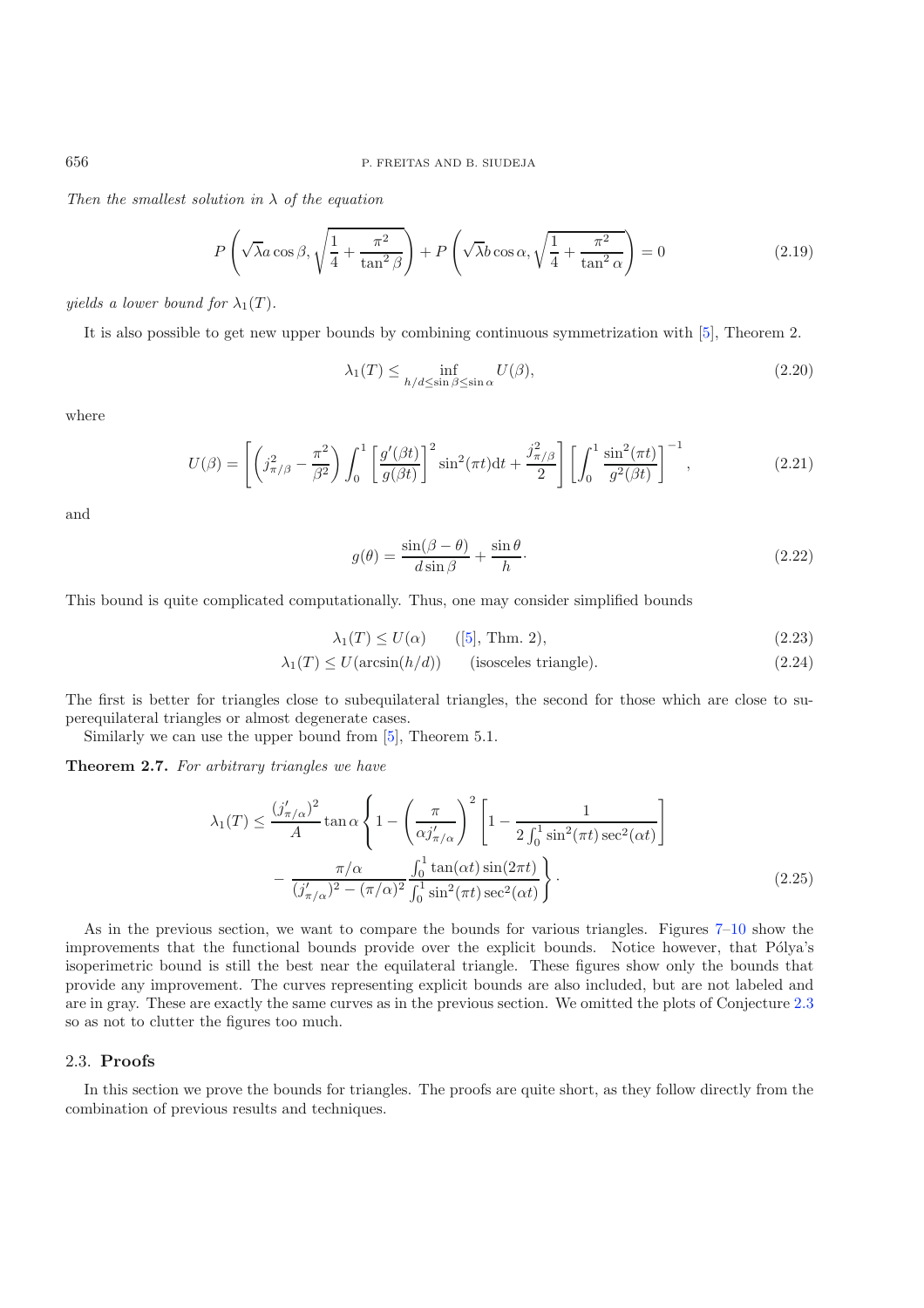<span id="page-9-0"></span>

Figure 7. Comparison of functional lower bounds (solid curves) and functional upper bounds (dashed curves) for subequilateral triangles (with side lengths  $1 = a \leq b = c$ ). Each curve represents the ratio of the indicated bound over the conjectured lower bound [\(2.11\)](#page-3-0) (Conjec-ture [2.3\)](#page-1-2). The thick dotted line indicates numerical results (FEM with  $2^{20}$  triangles). Faded curves show the explicit bounds from Figure [3.](#page-5-0)



Figure 8. Comparison of functional lower bounds (solid curves) and functional upper bounds (dashed curves) for superequilateral triangles (with side lengths  $1 = a = b \le c$ ). Each curve represents the ratio of the indicated bound over the conjectured lower bound [\(2.11\)](#page-3-0) (Conjec-ture [2.3\)](#page-1-2). The thick dotted line indicates numerical results (FEM with  $2^{20}$  triangles). Faded curves show the explicit bounds from Figure [4.](#page-5-1)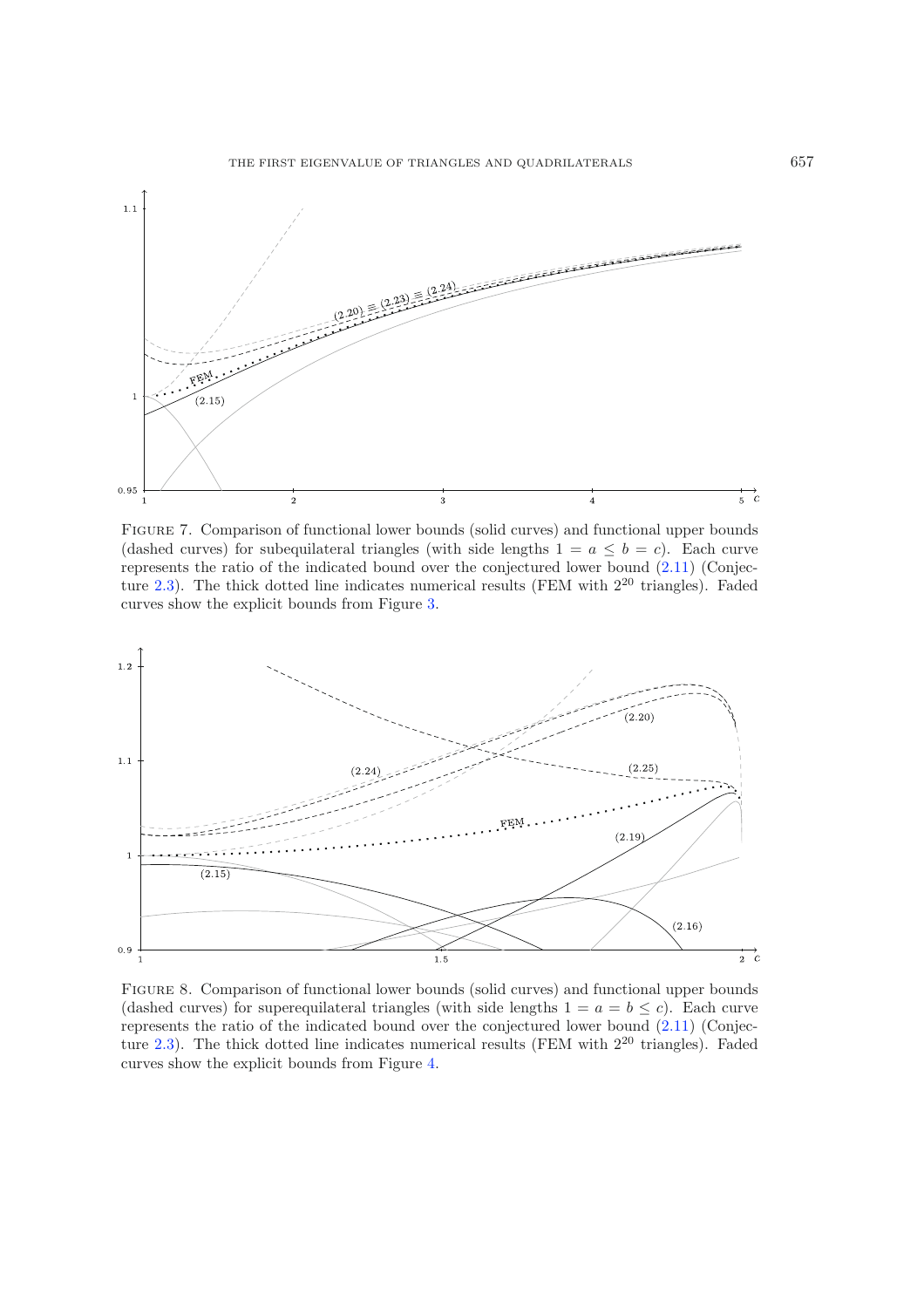

Figure 9. Comparison of functional lower bounds (solid curves) and functional upper bounds (dashed curves) for right triangles (with side lengths  $1 = a \leq b$  and  $c = \sqrt{1+b^2}$ ). Each curve represents the ratio of the indicated bound over the conjectured lower bound [\(2.11\)](#page-3-0) (Conjecture [2.3\)](#page-1-2). The thick dotted line indicates numerical results (FEM with  $2^{20}$  triangles). Faded curves show the explicit bounds from Figure [5.](#page-6-0)

<span id="page-10-0"></span>

Figure 10. Comparison of functional lower bounds (solid curves) and functional upper bounds (dashed curves) for some nonisosceles triangles (with side lengths  $1 = a \leq b$  and  $c = b + 0.8$ ). Each curve represents the ratio of the indicated bound over the conjectured lower bound [\(2.11\)](#page-3-0) (Conjecture [2.3\)](#page-1-2). The thick dotted line indicates numerical results (FEM with  $2^{20}$  triangles). Faded curves show the explicit bounds from Figure [6.](#page-7-0)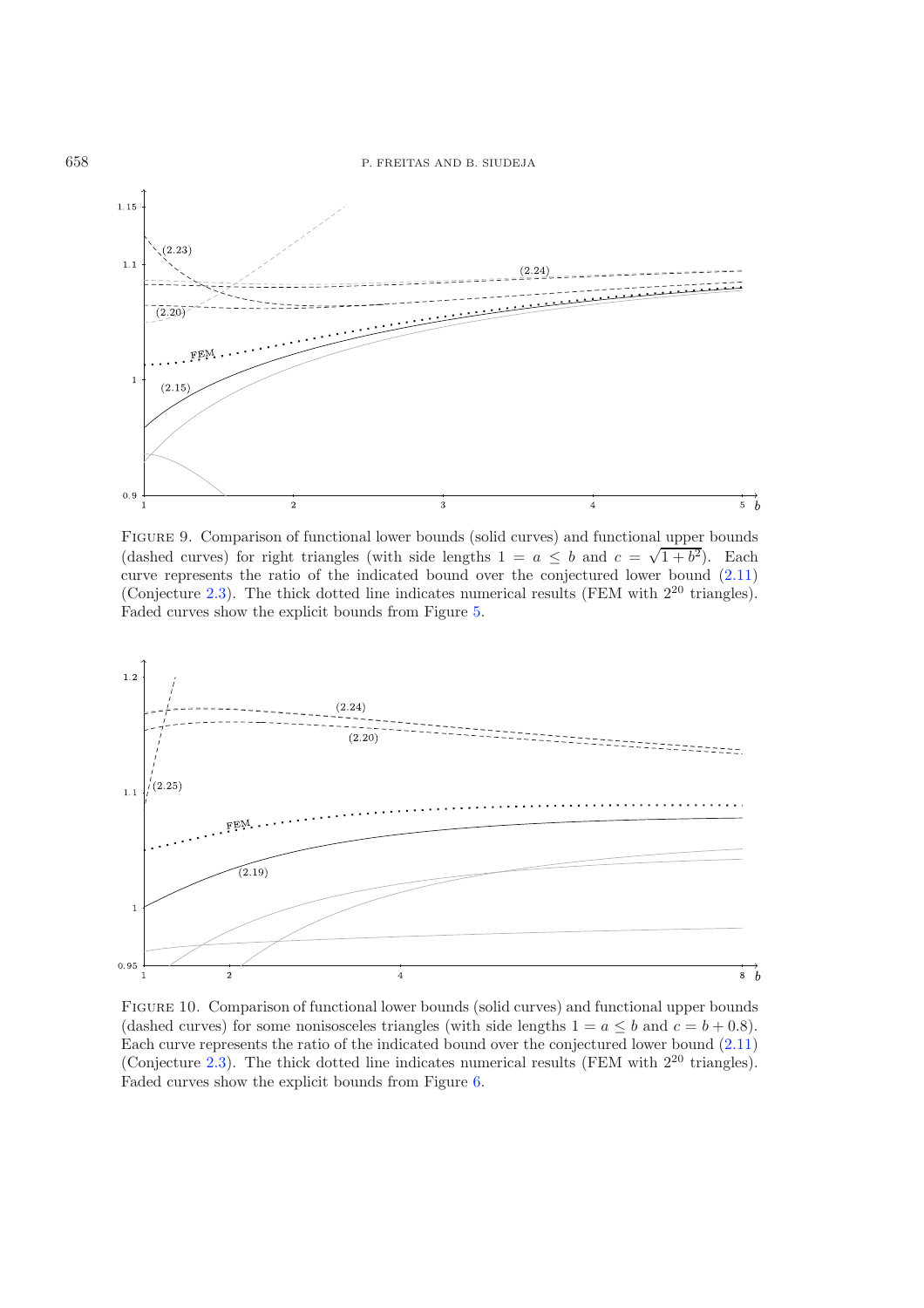*Proof of Theorem* [2.1](#page-1-0). Let T be an arbitrary triangle. We apply the continuous Steiner symmetrization to the isosceles triangle  $T'$  with the same diameter and the same shortest altitude as T. At a certain point we obtain T as a symmetrized image of T'. This gives an upper bound for the first eigenvalue of T. Now we take the largest circular sector contained in  $T'$ . The radius of this sector equals the longest altitude of  $T'$  and the angle equals the smallest angle of T'. This gives the desired result.  $\Box$ 

*Proof of Theorem* [2.2](#page-1-1). We begin with the Steiner symmetrization of a triangle T with respect to the line perpendicular to the longest side. This yields the isosceles triangle  $T'$  (usually superequilateral). If we apply [\[5\]](#page-28-4), Proposition 2.4, to T' we get  $(2.9)$ . We can again symmetrize T' with respect to the longest side to get the rhombus. The proof follows using [\[5\]](#page-28-4), Proposition 2.4.  $\Box$ 

The functional bounds from the previous section can be obtained in a similar fashion.

*Proof of Theorem* [2.4](#page-1-3). This time we need [\[14\]](#page-28-6), Lemma 4.1, to symmetrize a triangle into isosceles triangle with the same area and the same smallest angle. The result now follows from [\[5\]](#page-28-4), Theorem 2.  $\Box$ 

*Proof of Theorem* [2.5](#page-7-1). We proceed as in the proof of Theorem [2.2,](#page-1-1) except that we apply [\[5\]](#page-28-4), Theorem 6.3, instead of Proposition 2.4 from the same paper.  $\Box$ 

*Proof of Theorem* [2.6](#page-7-2). The proof is exactly the same as the proof of the case  $\theta = 0$  in [\[7](#page-28-10)], Section 3. We place a triangle in the coordinate system so that the longest side is contained in the x-axis. The only change needed is to adjust the heights of the cross-sections perpendicular to the x-axis.  $\Box$ 

*Proof of* [\(2.20\)](#page-8-0). This bound is obtained in the same fashion as the bound in Theorem [2.1.](#page-1-0) The difference is that the optimal value for [\[5](#page-28-4)], Theorem 2, is not obtained at T', but at some triangle in between T and T'. Therefore numerical minimization in this range is needed. For simplicity, we can consider just the values at the endpoints  $(T \text{ and } T')$ . Also, for subequilateral triangles there is no optimization needed and the bound is equivalent to [\[5](#page-28-4)], Theorem 2.  $\Box$ 

*Proof of Theorem* [2.7](#page-8-1). Given a superequilateral triangle we can apply [\[14\]](#page-28-6), Lemma 4.1, to get any triangle with the same area, the same smallest angle and shorter shortest side. This new triangle will also have smaller first eigenvalue. This gives the upper bound for an arbitrary triangle if we apply [\[5\]](#page-28-4), Theorem 5.1 to the superequilateral triangle whose equal angles are equal to the smallest angle of the triangle.  $\Box$ 

### <span id="page-11-2"></span><span id="page-11-1"></span>3. Bounds for rhombi

<span id="page-11-0"></span>Here we present the best known bounds for eigenvalues of rhombi along with two new upper bounds. Throughout this section we assume the rhombus has vertices  $(-d/2, 0)$ ,  $(0, ad/2)$ ,  $(d/2, 0)$  and  $(0, -ad/2)$  where  $0 < a \leq 1$ . This means that the longer diagonal has length d, shortest diagonal ad and the opening angle has measure  $\alpha = 2 \arctan(a)$ , and thus a is the ratio between the lengths of the diagonals.

#### 3.1. **Explicit bounds**

There are two bounds obtained by Hooker and Protter in [\[7\]](#page-28-10) that will serve as base for comparisons, namely,

$$
\frac{\pi^2 (1+a)^2}{a^2 d^2} \le \lambda_1(\mathcal{R}) \le \frac{2\pi^2 (1+a^2)}{a^2 d^2}.
$$
\n(3.1)

The lower bound is the best known for rhombi close to a square. There is a simple bound that is better than the above for small values of  $a$ , and which was obtained by the first author in  $[5]$  $[5]$ , namely,

$$
\frac{4(j'_{\pi/\alpha})^2 \cos^2(\alpha/2)}{d^2} \le \lambda_1(\mathcal{R}).\tag{3.2}
$$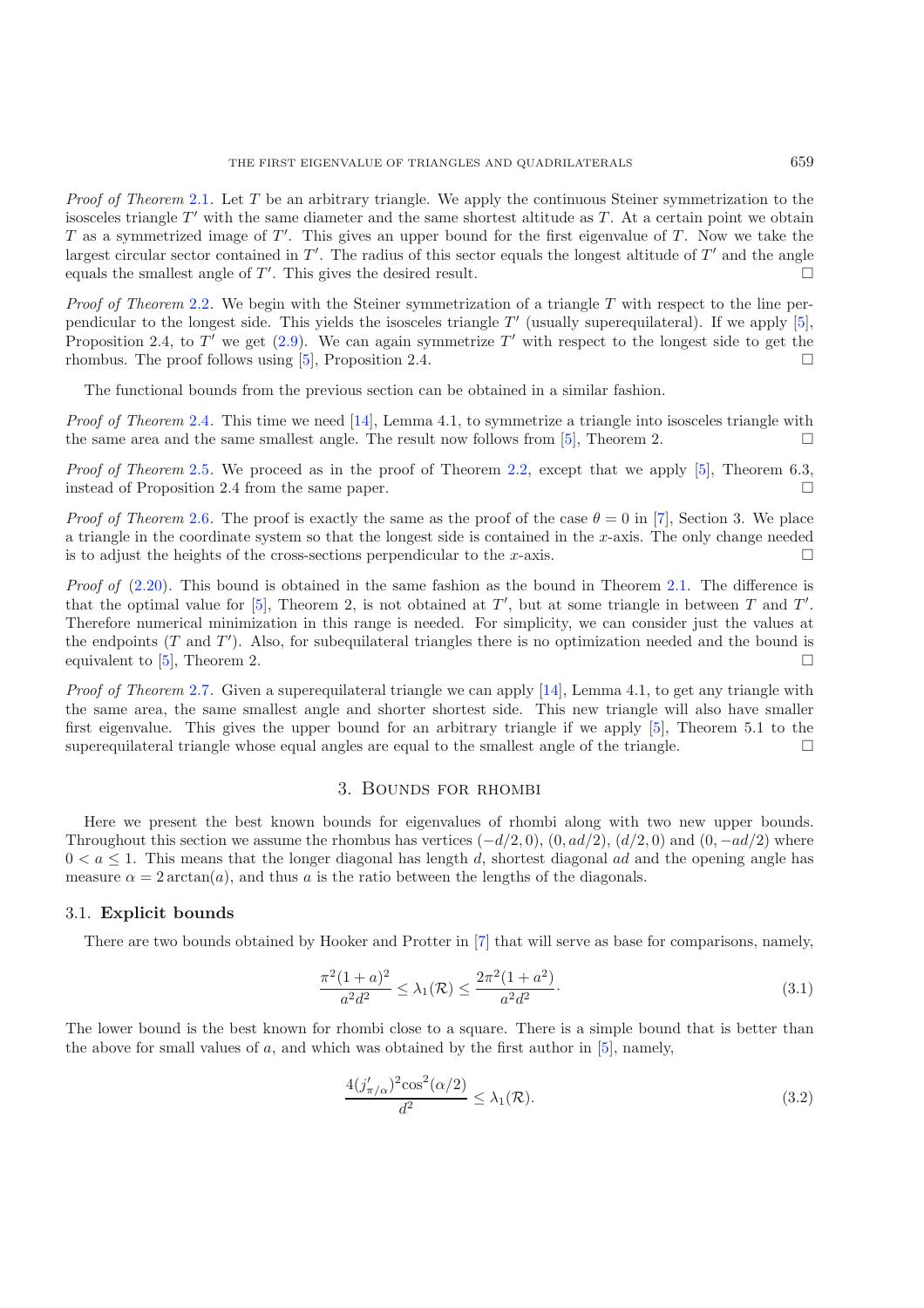In addition, there are two good upper bounds. The first was obtained by Pólya and Szegö:

<span id="page-12-1"></span>
$$
\lambda_1(\mathcal{R}) \le \frac{\pi j_0^2 \Gamma^2 \left(\frac{\pi - \alpha}{2\pi}\right)}{4a^2 d^2 \Gamma^2 \left(\frac{2\pi - \alpha}{2\pi}\right)}.
$$
\n(3.3)

The second is a bound good for thin rhombi obtained by including a rectangle:

$$
\lambda_1(\mathcal{R}) \le \frac{\pi^2 (1 + a^{2/3})^3}{a^2 d^2}.
$$
\n(3.4)

Our first new bound is of the same nature as the lower bound given by [\(3.2\)](#page-11-1).

**Theorem 3.1.** *Let*  $\beta = \arcsin(a)$ *. Then* 

<span id="page-12-0"></span>
$$
\lambda_1(\mathcal{R}) \le \frac{j_{\pi/\beta}^2}{d^2 \cos^2(\beta/2)}.
$$
\n(3.5)

The second result is a mixture of the bounds in [\(3.1\)](#page-11-2). Notice that

$$
\frac{\pi^2 (1+a)^2}{a^2} = \frac{2\pi^2 (1+a^2)}{a^2} - \frac{\pi^2 (1-a)^2}{a^2}.
$$
\n(3.6)

Hence the upper and lower bounds given by [\(3.1\)](#page-11-2) differ by a second order term describing how far we are from a square. We have

# **Theorem 3.2.**

$$
\lambda_1(\mathcal{R}) \le \frac{2\pi^2(1+a^2)}{a^2d^2} - 0.796\frac{\pi^2(1-a)^2}{a^2d^2}.
$$
\n(3.7)

This result shortens the gap between the upper and lower bounds of [\(3.1\)](#page-11-2) by almost 80%. Figure [11](#page-13-0) shows a comparison of all bounds from this section.

#### 3.2. **Functional bounds**

In addition to the bounds from the previous section, it is possible to derive bounds involving either numerical integration or minimization. We also include these here since they provide better results than other bounds. For convenience we assume that the diameter  $d$  of the rhombus has length  $2 -$  to get general bounds one needs only to divide each bound by  $(d/2)^2$ .

The first lower bound was obtained by Hooker and Protter in [\[7\]](#page-28-10):

$$
\min_{\lambda>0} \left\{ J\left(\sqrt{\frac{1}{4} + \left(\frac{\pi}{2a}\right)^2}, \sqrt{\lambda}\right) = -2\sqrt{\lambda}J'\left(\sqrt{\frac{1}{4} + \left(\frac{\pi}{2a}\right)^2}, \sqrt{\lambda}\right) \right\} \le \lambda_1(\mathcal{R}).\tag{3.8}
$$

Another lower bound was obtained by the first author in [\[5](#page-28-4)].

$$
j_{\frac{\pi}{\pi-\alpha}}^2 \frac{(\pi-\alpha)^2}{4\sin^2(\alpha/2)} f(\pi-\alpha) \leq \lambda_1(\mathcal{R}),
$$
\n(3.9)

where

$$
f(\gamma) = \left(4 \int_0^{1/2} \left[\frac{\gamma}{\sin(\gamma(1-t))}\right]^{2(1+\pi/\gamma)} \sin^2(\pi t) dt\right)^{-\gamma/(\gamma+\pi)}.
$$
 (3.10)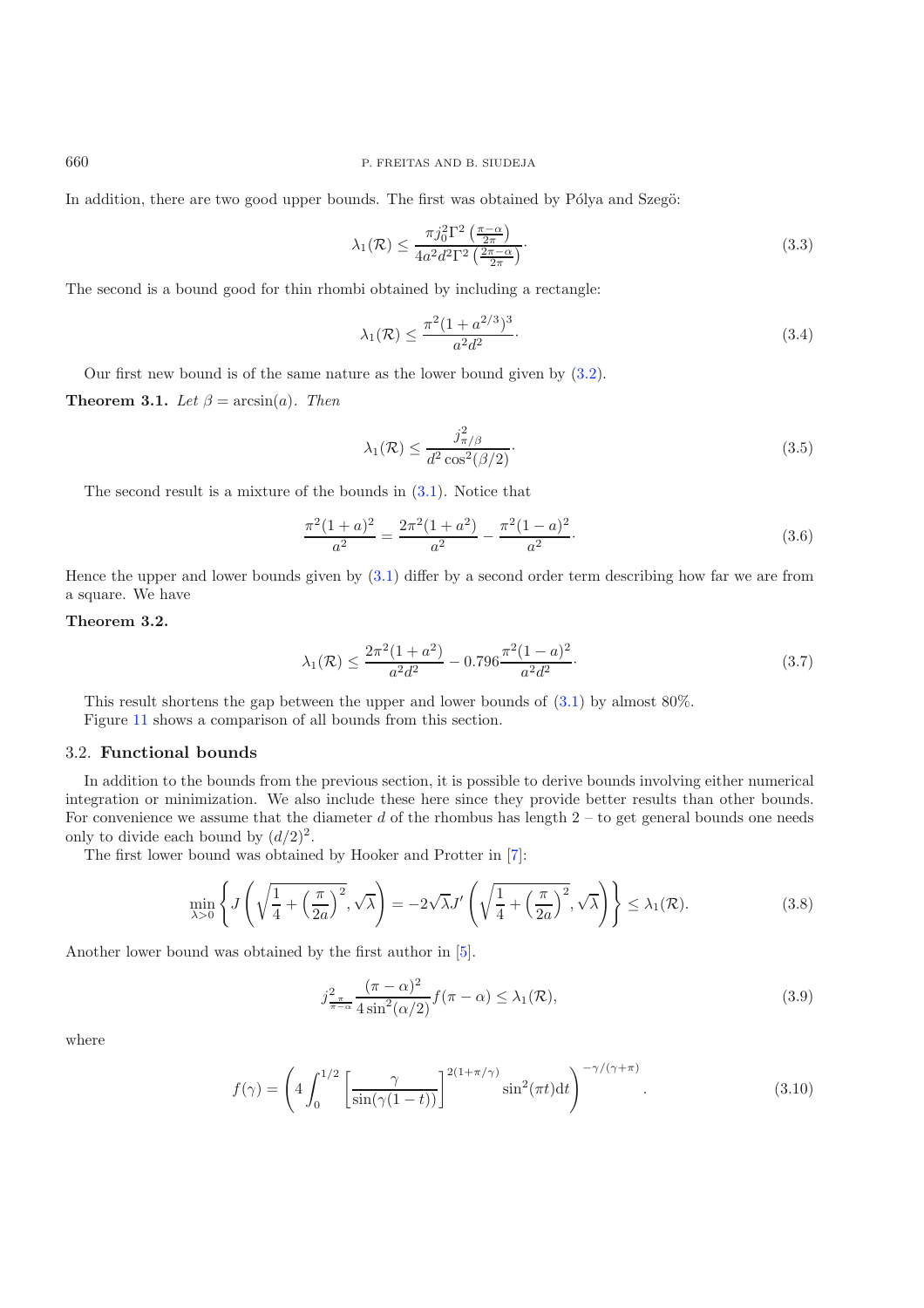<span id="page-13-0"></span>

Figure 11. Comparison of lower bounds (solid curves) and upper bounds (dashed curves) for rhombi. Each curve represents the ratio of the indicated bound over the lower bound [\(3.1\)](#page-11-2). The thick dotted line indicates numerical results (FEM with  $2^{20}$  triangles).

We also have two new upper bounds similar to Theorems [3.1](#page-1-0) and [3.2.](#page-1-1) The proofs are similar, but with numerically optimized parameters. The bound similar to that in Theorem [3.1](#page-1-0) reads

<span id="page-13-2"></span>
$$
\lambda_1(\mathcal{R}) \le \inf_{a/2 \le \tan(\beta/2) \le a} U(\beta),\tag{3.11}
$$

where

$$
U[\beta] = \left[ \left( j_{\pi/\beta}^2 - \frac{\pi^2}{\beta^2} \right) \int_0^{1/2} \left[ \frac{g'(\beta t)}{g(\beta t)} \right]^2 \sin^2(\pi t) dt + \frac{j_{\pi/\beta}^2}{4} \right] \left[ \int_0^{1/2} \frac{\sin^2(\pi t)}{g^2(\beta t)} \right]^{-1}
$$

and

<span id="page-13-1"></span>
$$
g(\gamma) = \frac{\sin(\beta/2 - \gamma)}{a} + \frac{\sin \gamma}{2\sin(\beta/2)}.
$$
\n(3.12)

The last upper bound is a variational bound similar to that in Theorem [3.2](#page-1-1) but test functions are optimized for each specific rhombus. We first use a numerical minimization procedure to find the optimal coefficients in the linear combination and then use these coefficients to find a symbolic upper bound that is best for this particular rhombus. This means that there is no closed formula except for locally optimized bounds of the same form as the upper bound  $(3.1)$ :

$$
\lambda_1(\mathcal{R}) \le \frac{\pi^2 (c_1 + c_2 a^2)}{2a^2}.
$$
\n(3.13)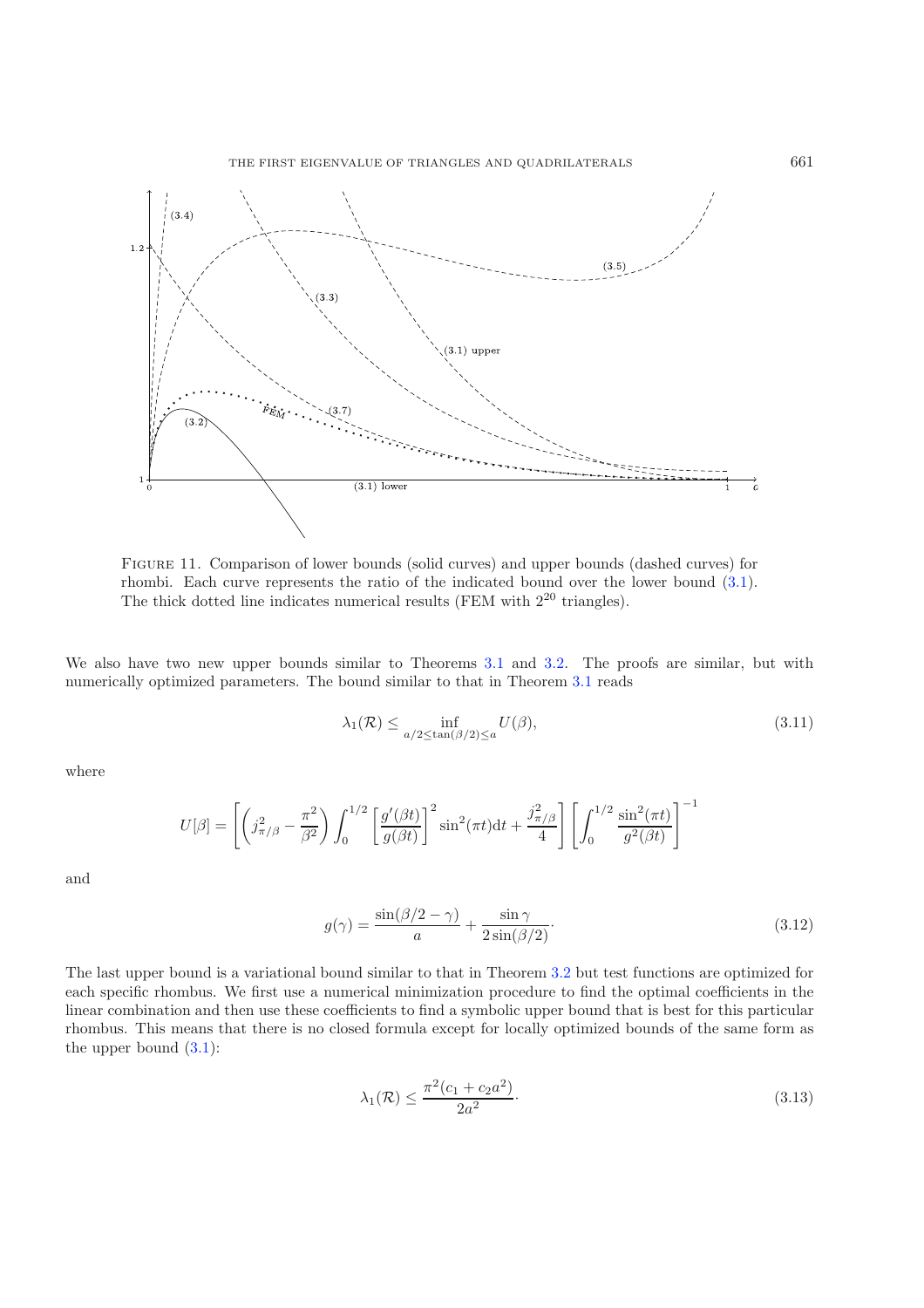<span id="page-14-0"></span>

<span id="page-14-1"></span>Figure 12. Comparison of functional lower bounds (solid curves) and functional upper bounds (dashed curves) for rhombi. Each curve represents the ratio of the indicated bound over the lower bound  $(3.1)$ . The thick dotted line indicates numerical results (FEM with  $2^{20}$  triangles). Faded curves show the explicit bounds from Figure [11.](#page-13-0)

| $\boldsymbol{a}$ | 0.05                 | 0.1                  | 0.2                  | 0.5                  |
|------------------|----------------------|----------------------|----------------------|----------------------|
| $\%$ (3.7)       | 9.15456              | 5.62603              | 2.37409              | 0.15805              |
| $\%$ (3.13)      | 0.07817              | 0.01006              | 0.00557              | 0.00103              |
|                  |                      |                      |                      |                      |
| $\alpha$         | 0.8                  | 0.85                 | 0.9                  | 0.95                 |
| $\% (3.7)$       | $2.7 \times 10^{-3}$ | $9.5 \times 10^{-4}$ | $2.6 \times 10^{-4}$ | $2.9 \times 10^{-5}$ |

TABLE 1. The difference (in percent) between FEM and variational bounds  $(3.7)$ ,  $(3.13)$ .

For example, the best bound around  $a = 0.1$  is

<span id="page-14-2"></span>
$$
\lambda_1(\mathcal{R}) \le \frac{\pi^2 (0.591913 + 5.914255a^2)}{2a^2}.
$$
\n(3.14)

Figure [12](#page-14-0) shows all bounds and a numerical values obtained using finite element method in MATLAB.

An interesting feature is that the variational upper bounds give almost the same results as a numerical method. It is even more surprising that FEM with  $2^{22}$  triangles and 5 GB of memory usage gives higher values than the variational bound for  $a \in (0.9, 1)$  $a \in (0.9, 1)$  $a \in (0.9, 1)$  (Tab. 1 shows a comparison of FEM and the variational methods). This suggests that our variational bounds are quite close to the exact eigenvalues, and that, on the other hand, there is definitely room for improvement in the lower bounds.

One can also notice that there is no significant difference between the simple symmetrization bound (Thm. [3.1\)](#page-1-0) and the bound [\(3.11\)](#page-13-2). The difference is summarized in Table [2.](#page-15-0)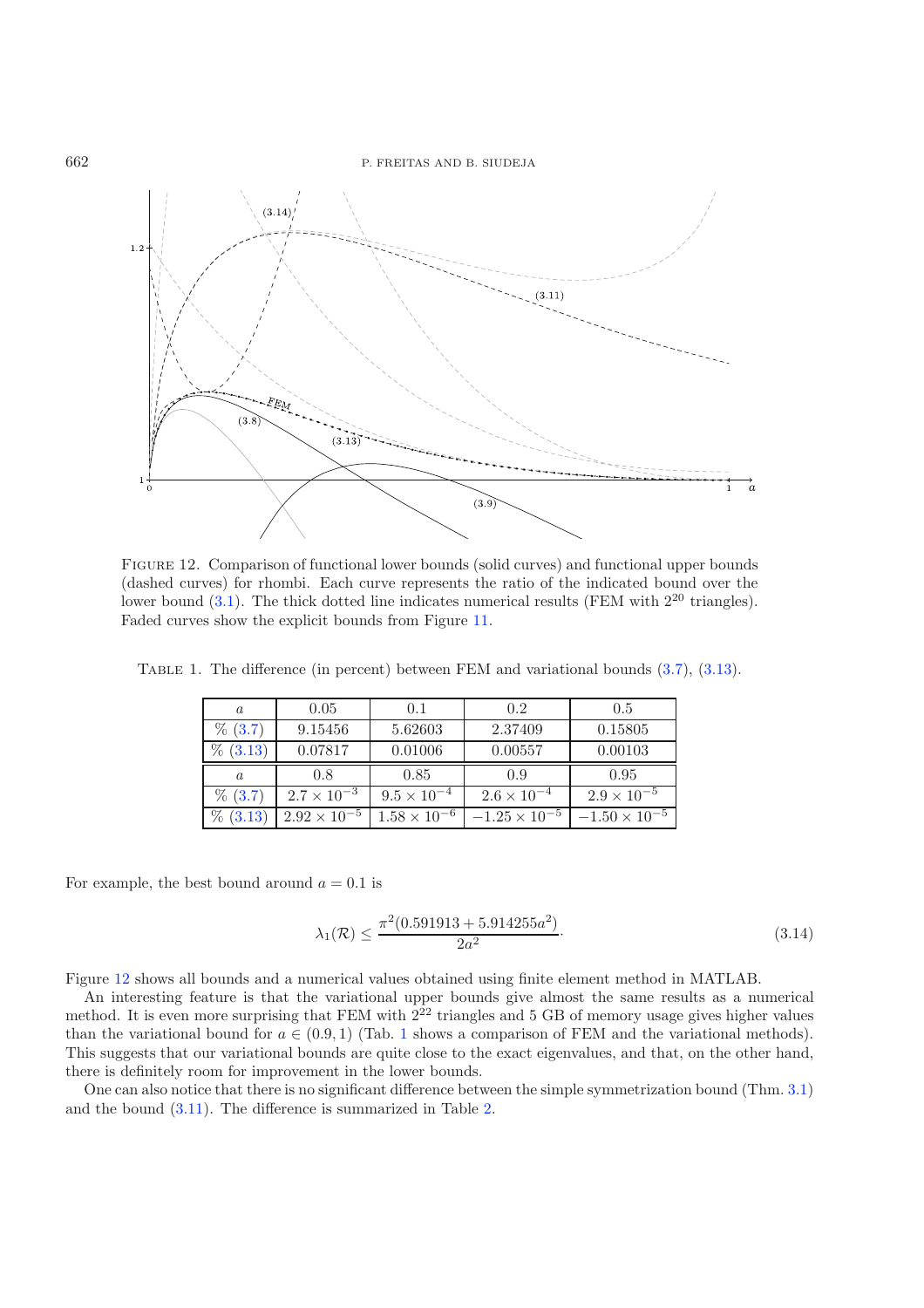<span id="page-15-1"></span><span id="page-15-0"></span>TABLE 2. The difference (in percent) between  $(3.11)$  and  $(3.5)$ .



FIGURE 13. Partially dessymmetrized rhombus.

#### 3.3. **Proofs**

In this section we prove all new results for rhombi. Without loss of generality we can assume that the length of the diameter d equals 2. Let us begin with the proof of Theorem [3.1.](#page-1-0)

*Proof of Theorem* [3.1](#page-1-0). Consider a rhombus with diagonals of length 2 and 2a. This implies that the angle opening  $\alpha = 2 \arctan(a)$ . Consider an isosceles triangle with shortest side of length 2a and altitude perpendicular to this side of length 2. If we perform a continuous symmetrization of this triangle we get a family of quadrilaterals with perpendicular diagonals of the same length as the diagonals of the rhombus. In particular there exists exactly one quadrilateral in this family which has two right angles and whose smallest eigenvalue is larger than that of the rhombus. Let  $\beta$  be the smallest angle in this quadrilateral. Then (see Fig. [13\)](#page-15-1)

$$
\sin\frac{\beta}{2} = \frac{a}{l_1},\tag{3.15}
$$

$$
\cos\frac{\beta}{2} = \frac{l_1}{2}.\tag{3.16}
$$

These two equations give

$$
\sin \beta = a,\tag{3.17}
$$

also

$$
l_1 = 2\cos\frac{\beta}{2}.\tag{3.18}
$$

Inside of this quadrilateral we can put a circular sector with angle  $\beta$  and radius  $l_1$ . Its eigenvalue gives the desired upper bound.

We could also use different intermediate steps of continuous symmetrization of the isosceles triangle, or even the isosceles triangle itself. Another natural choice would be a point when  $l_1 = 2$  (quadrilateral splits into two isosceles triangles). Table [3](#page-16-0) shows upper bounds obtained from the mentioned steps of symmetrization.

Theorem [2.1](#page-1-0) is good only for thin rhombi. The table shows that it is best to include a sector the way it is done in the theorem.

In general we could pick  $\beta$  which gives the optimal result (a quadrilateral somewhere between two right triangles and two isosceles triangles), but this has to be done numerically. In such a case we may as well use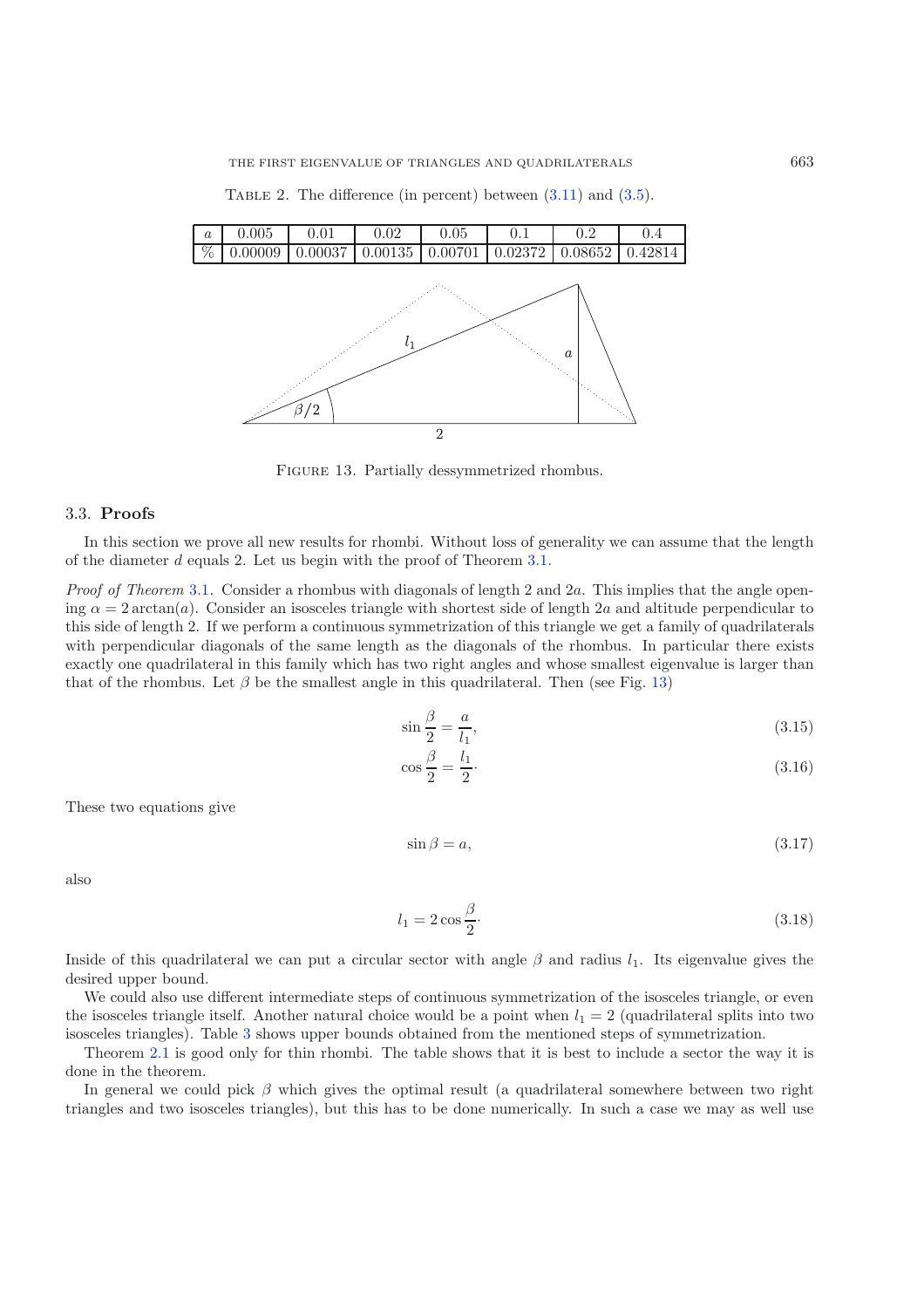| a.                      | 0.05        | 0.1         | $0.2^{\circ}$ | 0.3          |
|-------------------------|-------------|-------------|---------------|--------------|
| Isosceles triangle      | $0.05317\%$ | $0.19244\%$ | $0.64941\%$   | 1.24597%     |
| Two isosceles triangles | $0.01096\%$ | $0.03376\%$ | $0.07510\%$   | $0.06106\%$  |
|                         |             |             |               |              |
|                         | 0.4         | 0.5         | 07            | 0.9          |
| Isosceles triangle      | 1.87917%    | 2.44359%    | 2.80224\%     | $-0.04319\%$ |

<span id="page-16-1"></span><span id="page-16-0"></span>Table 3. The difference between upper bounds obtained by including the largest possible circular sector in different quadrilaterals (in % compared to Thm. [2.1\)](#page-1-0).

|  |  | TABLE 4. The optimal sector compared to the optimal numerical integration. |  |  |  |  |  |  |
|--|--|----------------------------------------------------------------------------|--|--|--|--|--|--|
|--|--|----------------------------------------------------------------------------|--|--|--|--|--|--|

| $\boldsymbol{a}$ | 0.05 | 0.1 | 0.2 | 0.3                                                         |
|------------------|------|-----|-----|-------------------------------------------------------------|
| $\%$             |      |     |     | $0.09794$   $0.20819$   $0.40159$   $0.55155$               |
|                  |      |     |     |                                                             |
| $\mathfrak{a}$   | 0.4  | 0.5 | 0.7 | 0.9<br>$0.66222$   0.73919   $\overline{0.81145}$   0.80214 |

the upper bound proved by the first author in [\[5\]](#page-28-4), which is more complicated than the included sector bound, but gives slightly better results. This gives the proof of [\(3.11\)](#page-13-2). Table [4](#page-16-1) shows a comparison between optimized sector and optimized numerical integration.  $\Box$ 

The next proof is an application of the variational method with transplanted eigenfunctions used in [\[4](#page-28-3)[,7](#page-28-10)[,13](#page-28-5)[,14\]](#page-28-6).

*Proof of Theorem* [3.2](#page-1-1). The idea of the proof is to transplant eigenfunctions of triangles into rhombi in as many ways as possible. There are two natural ways of stretching triangles to fit to rhombi. One is to divide a triangle with a line of symmetry into two identical triangles and to transplant each of them into halves of a rhombus. This would give a function which is positive inside of a rhombus, hence approximating the first eigenfunction. The other method is to stretch a whole triangle into a half of a rhombus. This approximates the second eigenfunctions (the second eigenfunction of a square is equal to the first eigenfunction of a right isosceles triangle).

One possible list of known eigenfunctions with different ways of transplanting them is included below.

Note that due to the symmetry of a rhombus we only need to transplant eigenfunctions into the whole rhombus, the left half and the upper half. The first case gives functions positive on the whole rhombus, hence similar to the first eigenfunction of the rhombus. Stretching onto halves gives test functions similar to the second eigenfunction. We can even restrict our considerations to only the upper left quarter and calculate the Rayleigh quotient on this domain. Such test functions are clearly continuous and still satisfy Dirichlet boundary condition on the whole rhombus.

Let  $z = \frac{\pi}{3}(2x - 1)$  and  $t = \pi(1 - \frac{2}{\sqrt{3}}y)$ . We have:

• The first eigenfunction of the square  $[0, 1] \times [0, 1]$ ,

$$
\varphi_1(x, y) = \sin(\pi x)\sin(\pi y),\tag{3.19}
$$

**–** stretches linearly into a whole rhombus.

• The first eigenfunction of the right isosceles triangle with vertices at  $(0, 0)$ ,  $(0, 1)$  and  $(1, 0)$ ,

$$
\varphi_2(x, y) = \sin(\pi x)\sin(2\pi y) + \sin(2\pi x)\sin(\pi y),\tag{3.20}
$$

- **–** stretches linearly into upper or left half (3 ways each depending where the longest side is mapped);
- **–** stretches into a whole rhombus (4 ways depending on which vertex of a rhombus is mapped to the midpoint of the longest side of a triangle).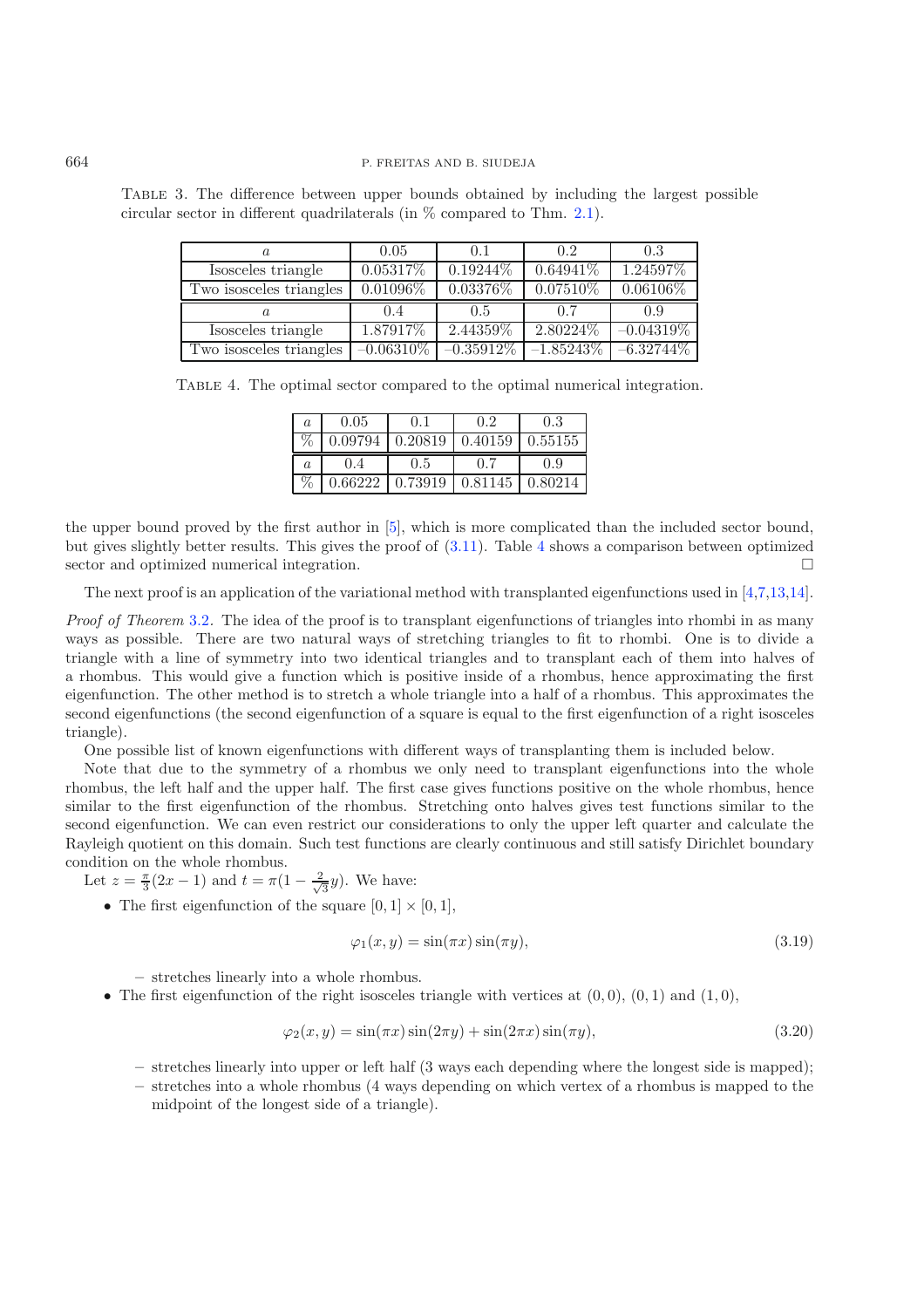• The first eigenfunction of the equilateral triangle with vertices at  $(0,0)$ ,  $(1,0)$  and  $(1/2,$ √  $3/2),$ 

$$
\varphi_3(x, y) = 2\cos(3z)\sin(t) - \sin(2t),\tag{3.21}
$$

- **–** stretches linearly into upper or left half;
- **–** stretches into a whole rhombus (4 ways).
- The first eigenfunction of a right triangle with angle  $\pi/3$  with vertices at  $(0, 0)$ ,  $(1/2, 0)$  and  $(1/2, 0)$ √  $3/2),$

$$
\varphi_4(x, y) = \sin(4z)\sin(2t) - \sin(5z)\sin(t) - \sin(z)\sin(3t),\tag{3.22}
$$

- **–** stretches linearly into upper or left half (6 ways each);
- **–** stretches into a whole rhombus (8 + 8 ways, due to lack of symmetry we can either split the longest side at the midpoint, or where the altitude cuts it).

This already gives 45 possible terms in a linear combination. Of course one could come up with even more which would certainly improve the final variational bound. It might be interesting, for example, to consider polynomial functions defined on quarters of a rhombus which are zero on a side and increasing toward the center. Adding more test functions is perhaps not very interesting from a theoretical point of view, but as Table [1](#page-14-1) shows, this gives a resource-friendly method of obtaining upper bounds that are as good as the finite element method. An added advantage is that the bounds are symbolic with only rational numbers involved, hence there is no numerical error involved.

To prove Theorem [3.2](#page-1-1) we "only" need 17 test functions. The optimized bound [\(3.14\)](#page-14-2) ([\(3.13\)](#page-13-1) in general) is based on all 45 test functions. We form a linear combination of: the first eigenfunction of a square; the first eigenfunction of a right isosceles triangle mapped (4 ways) into a whole rhombus and (2 ways) into halves with the longest side mapped into diagonals; the first eigenfunction of an equilateral triangle mapped (4 ways) into a whole rhombus and (2 ways) into halves; the first eigenfunction of a right triangle with angle  $\pi/3$  mapped (4 ways) into a whole rhombus with the midpoint of the longest side mapped to one of the vertices and the angle equal  $\pi/3$  in the right or upper half of a rhombus. These 17 transplantations are the most natural choices and they are needed to prove the result.

Since the calculations involved are extremely long, we use Mathematica to handle them. This is done by means of the script in Appendix 2. Our goal is to explain each step of the proof. We plug the linear combination into the Rayleigh quotient to get an upper bound depending on 17 unknowns  $(\{c(i)\}_{i=0}^{16})$ . The integrals involved are very simple, as they are all of the form  $sin(A+Bx+Cy)$  or  $cos(A+Bx+Cy)$  integrated over the triangle with vertices  $(0,0)$ ,  $(1,0)$  and  $(0,a)$ . There are, however, literally thousands of such integrals, this being the reason to use the script. This gives an upper bound for the triangle with Dirichlet boundary conditions on  $(1, 0)$ – $(0, a)$ and Neumann boundary conditions on the other sides, which is equivalent to getting an upper bound for a rhombus with Dirichlet boundary conditions.

Now we can perform a numerical minimization to find coefficients for a wide range of rhombi. Due to the very high dimension of the space of coefficients and the nonlinear character of the bound we cannot expect to get a global minimum. Nevertheless, for a given value of  $a$  we obtain certain values of coefficients which are then plugged back into the bound. This gives a symbolic bound optimized for this specific value of a, which is also an upper bound (although not optimal) for any other value  $a$  (for example bound  $(3.14)$ ).

To get the uniform upper bound  $(3.7)$  we need numerical coefficients for 1000 values of a in the range from 0 to 1. Having obtained these, we can use a least-square method to fit polynomials (in  $a$ ) to the data for each coefficient. This is a numerical process, but we can rationalize the resulting polynomials to get a symbolic upper bound involving only a. Of course this bound is an extremely complicated rational function, thus we need to show that it is smaller than  $(3.7)$ .

To get a well-fitted polynomial we need data that appear to be smooth. With 17 coefficients it is impossible to guarantee this using numerical minimization at each sample point. To make the data more consistent we start with a known optimal solution on a square. We then look for a local minimum satisfying a normalizing condition on the sum of the squares of the coefficients, say equal to one, and choose the starting point based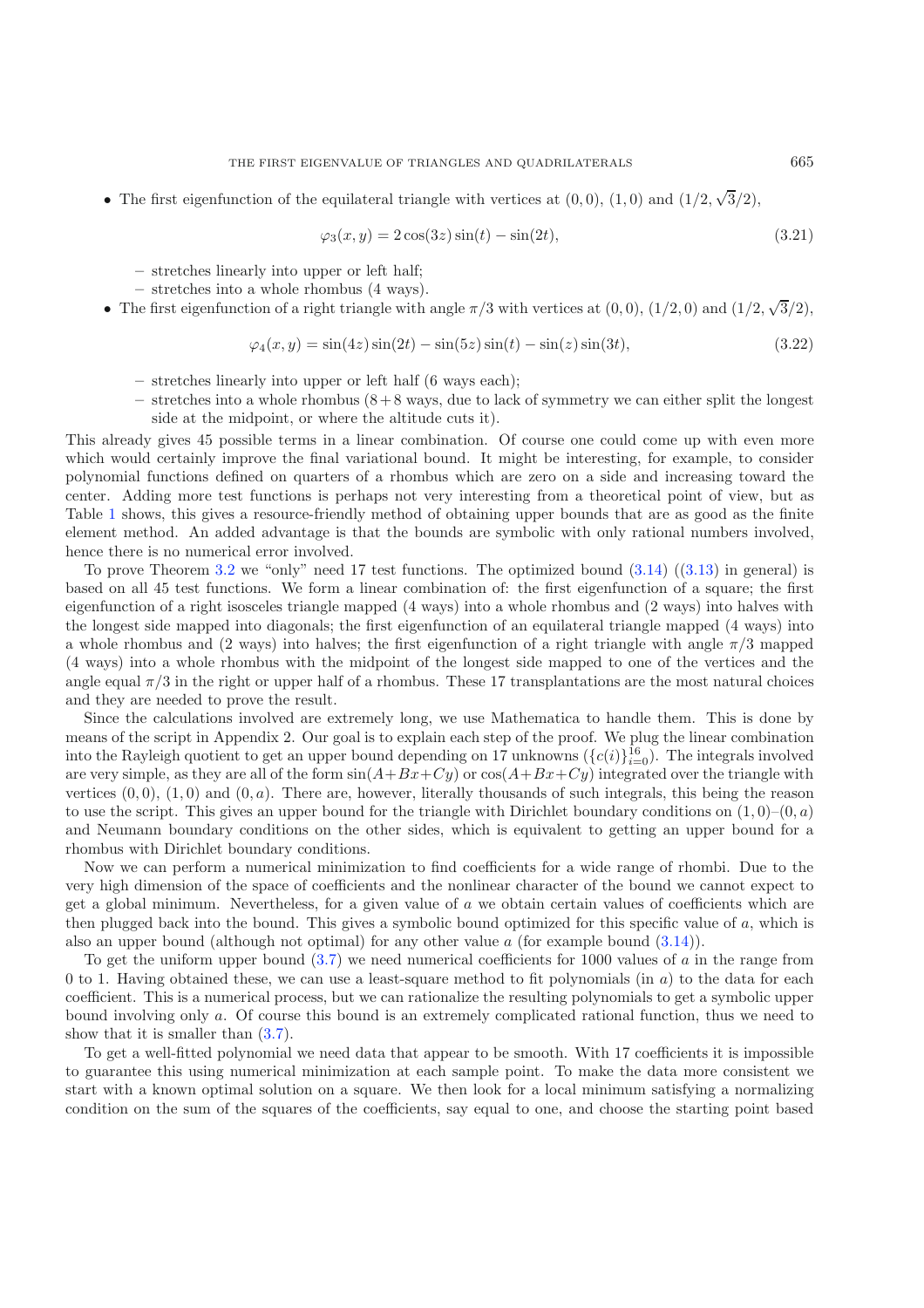

FIGURE 14. Plots of numerical data for some of the coefficients against the parameter a.

on previous results. That is, we consider  $a(i)=1 - i/1000$  with  $a(0)$  corresponding to a square which has a known solution (coefficients are 0 for every function except for the eigenfunction of to the square). The initial point for the next step is either the solution for the last step, or the extrapolated value of the last two steps (whichever gives a smaller minimum). This procedure gives smooth enough data. Figure [14](#page-18-0) shows plots of the data for some of the constants. The graphs for all constants are drawn by the script.

Based on the data for values of a between 0.35 and 0.1 we fit a degree 10 polynomial to all coefficients. To get a symbolic bound we also approximate coefficients of all polynomials by rational numbers with small denominators. While the script gives all those polynomials, here we just include two as examples:

$$
c(0) = -\frac{16265}{81} + \frac{75626}{25}a - \frac{551380}{27}a^2 + \frac{2520297}{31}a^3 - \frac{7596695}{36}a^4
$$
  
+ 
$$
\frac{7828991}{21}a^5 - \frac{17697419}{39}a^6 + \frac{4131617}{11}a^7 - \frac{9910213}{49}a^8
$$
  
+ 
$$
\frac{2557973}{40}a^9 - \frac{90131}{10}a^{10},
$$
  

$$
c(1) = \frac{4}{27}(1-a) - \frac{5}{27}(1-a)^2 - \frac{441}{32}(1-a)^3 + \frac{1025}{9}(1-a)^4
$$
  
- 
$$
\frac{25035}{37}(1-a)^5 + \frac{77172}{29}(1-a)^6 - \frac{212347}{32}(1-a)^7
$$
  
+ 
$$
\frac{312154}{31}(1-a)^8 - \frac{337629}{40}(1-a)^9 + \frac{185247}{62}(1-a)^{10}.
$$
 (3.24)

Note that  $c(0)$  is a polynomial in a, but  $c(1)$  (and other constants) are polynomials in  $1 - a$  with no free term. This guarantees that the test function is equal to the eigenfunction of a square when  $a = 1$ .

Finally, we use the algorithm from [\[14](#page-28-6)] to prove that the resulting rational function is smaller than [\(3.7\)](#page-12-0). To do this we first rewrite the inequality in polynomial form and then show that inequality is true for all values of  $a$  in the interval  $(0.1, 1)$ .

Similarly, based on the data for the range 0.06 to 0.2 we fit a degree 5 polynomial getting an inequality holding for the interval  $(0.06, 0.1)$ .

To finish the proof (for  $a \leq 0.06$ ) we will use Theorem [3.1.](#page-1-0) We need an upper bound for the zeros of the Bessel function proved in [\[12\]](#page-28-13). We have

$$
j_v \le v - \frac{a_1}{\sqrt[3]{2}} \sqrt[3]{v} + \frac{3a_1^2 \sqrt[3]{2}}{20 \sqrt[3]{v}},
$$
\n(3.25)

<span id="page-18-0"></span>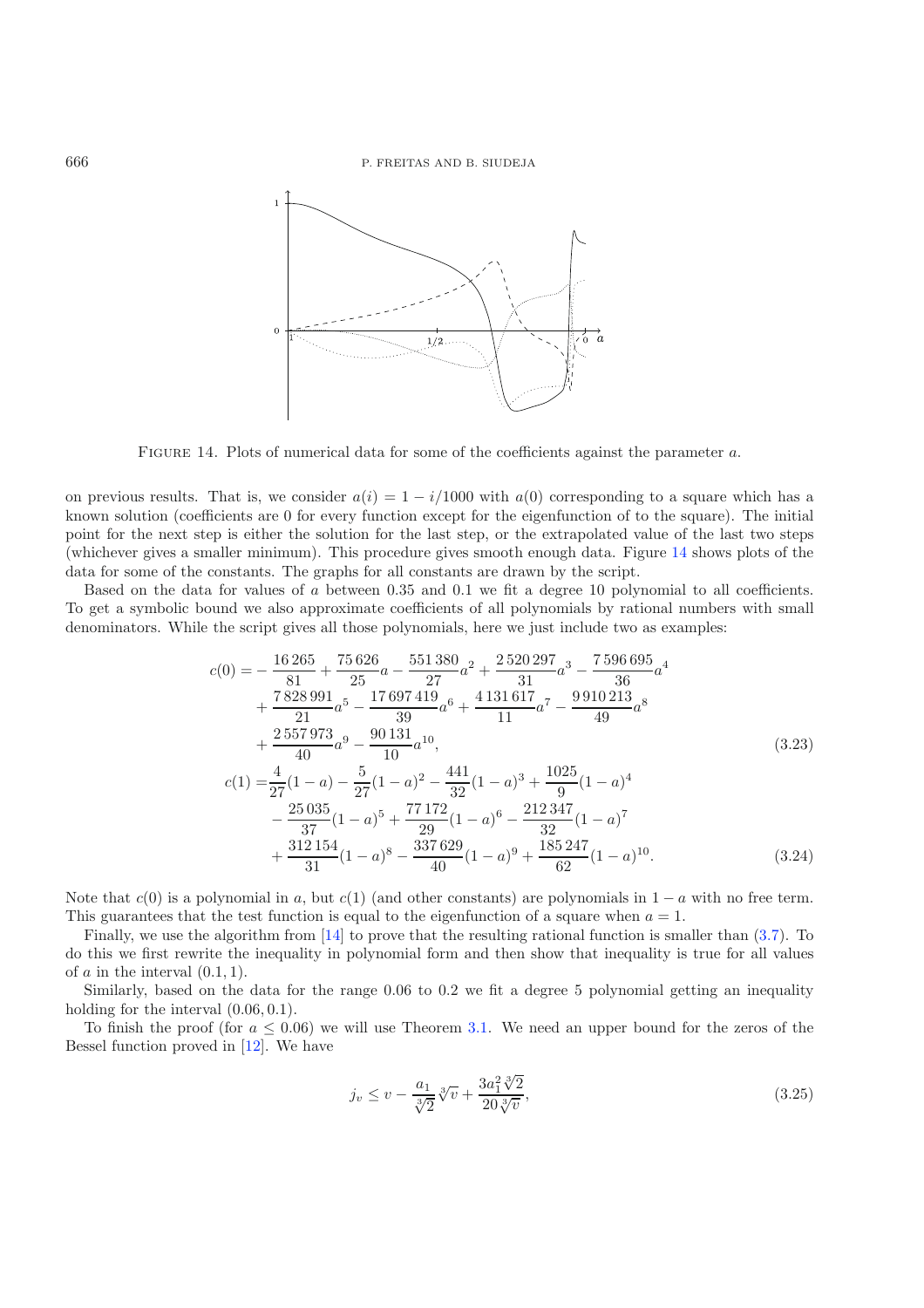where  $a_1 \approx -2.3381$  is the first zero of the Airy function. This gives

$$
\beta^2 \lambda_1 \le \left( 1 - \frac{a_1}{\sqrt[3]{2}} \left( \frac{\pi}{\beta} \right)^{-2/3} + \frac{3a_1^2 \sqrt[3]{2}}{20} \left( \frac{\pi}{\beta} \right)^{-4/3} \right)^2 \frac{\pi^2}{4 \cos^2(\beta/2)}
$$
  

$$
\le \left( 1 - \frac{a_1}{\sqrt[3]{2}} \left( \frac{\pi}{\beta} \right)^{-2/3} + \frac{3a_1^2 \sqrt[3]{2}}{20} \left( \frac{\pi}{\beta} \right)^{-4/3} \right)^2 \frac{\pi^2}{4 - \beta^2}.
$$
 (3.26)

We want to show that

$$
\beta^2 \lambda_1 \le \frac{\pi^2 \beta^2}{2a^2} \left( 1 + a^2 - 0.398(1 - a)^2 \right)
$$
  
= 
$$
\frac{\pi^2 \beta^2}{2} \left( 0.602 + \frac{0.796}{a} + \frac{0.602}{a^2} \right)
$$
  
= 
$$
\frac{\pi^2 \beta^2}{2} \left( 0.602 + \frac{0.796}{\arcsin \beta} + \frac{0.602}{\arcsin^2 \beta} \right)
$$
  

$$
\le \frac{\pi^2}{2} \left( 0.602 \beta^2 + 0.796 \beta + 0.602 \right).
$$
 (3.27)

Therefore we need

$$
2\left(1 - \frac{a_1}{\sqrt[3]{2}}\left(\frac{\beta}{\pi}\right)^{\frac{2}{3}} + \frac{3a_1^2\sqrt[3]{2}}{20}\left(\frac{\beta}{\pi}\right)^{\frac{4}{3}}\right)^2 \le (0.602\beta^2 + 0.796\beta + 0.602)(4 - \beta^2). \tag{3.28}
$$

Substituting  $a_1 \rightarrow -2.34$  increases the left side while writing  $\gamma^3 = \beta$  changes this inequality into a polynomial inequality. We can use the same algorithm as in the other cases to show that this inequality holds for  $\gamma < 0.395$ (equivalent to  $a < 0.06$ ).

This completes the proof of Theorem [3.2.](#page-1-1)

# $\Box$

### 4. Bounds for quadrilaterals

<span id="page-19-0"></span>We first prove the lower bound in Theorem [1.1,](#page-1-0) which is based on Hooker and Protter's lower bound for the rhombus given by [\(3.1\)](#page-11-2).

*Proof of the lower bound from Theorem* [1.1](#page-1-0)*.* Take as the axis in the Steiner symmetrization a line perpendicular to the longest diagonal of the quadrilateral Q which is contained in Q. With the notation in the theorem, this gives a new quadrilateral  $Q'$  with two perpendicular diagonals of lengths  $d'_1 = d_1 \sin \theta$  and  $d_2$ . Symmetrizing again, now with respect to the line containing the diagonal of length  $d_2$ , we obtain a rhombus  $(\mathcal{R})$  with side length  $\ell$  and opening angle  $\alpha$  satisfying

$$
\sin\left(\frac{\alpha}{2}\right) = \frac{d_2}{2\ell}
$$
 and  $\cos\left(\frac{\alpha}{2}\right) = \frac{d_1 \sin \theta}{2\ell}$ .

This yields

$$
\sin \alpha = \frac{d_1 d_2 \sin \theta}{2\ell^2} \quad \text{and} \quad \ell^2 = \frac{1}{4} \left( d_1^2 \sin^2 \theta + d_2^2 \right).
$$

Since, from the symmetrization, we have  $\lambda_1(Q) \geq \lambda_1(Q') \geq \lambda_1(\mathcal{R})$ , the lower bound  $(3.1)$  gives, after some rewriting, the desired result.  $\Box$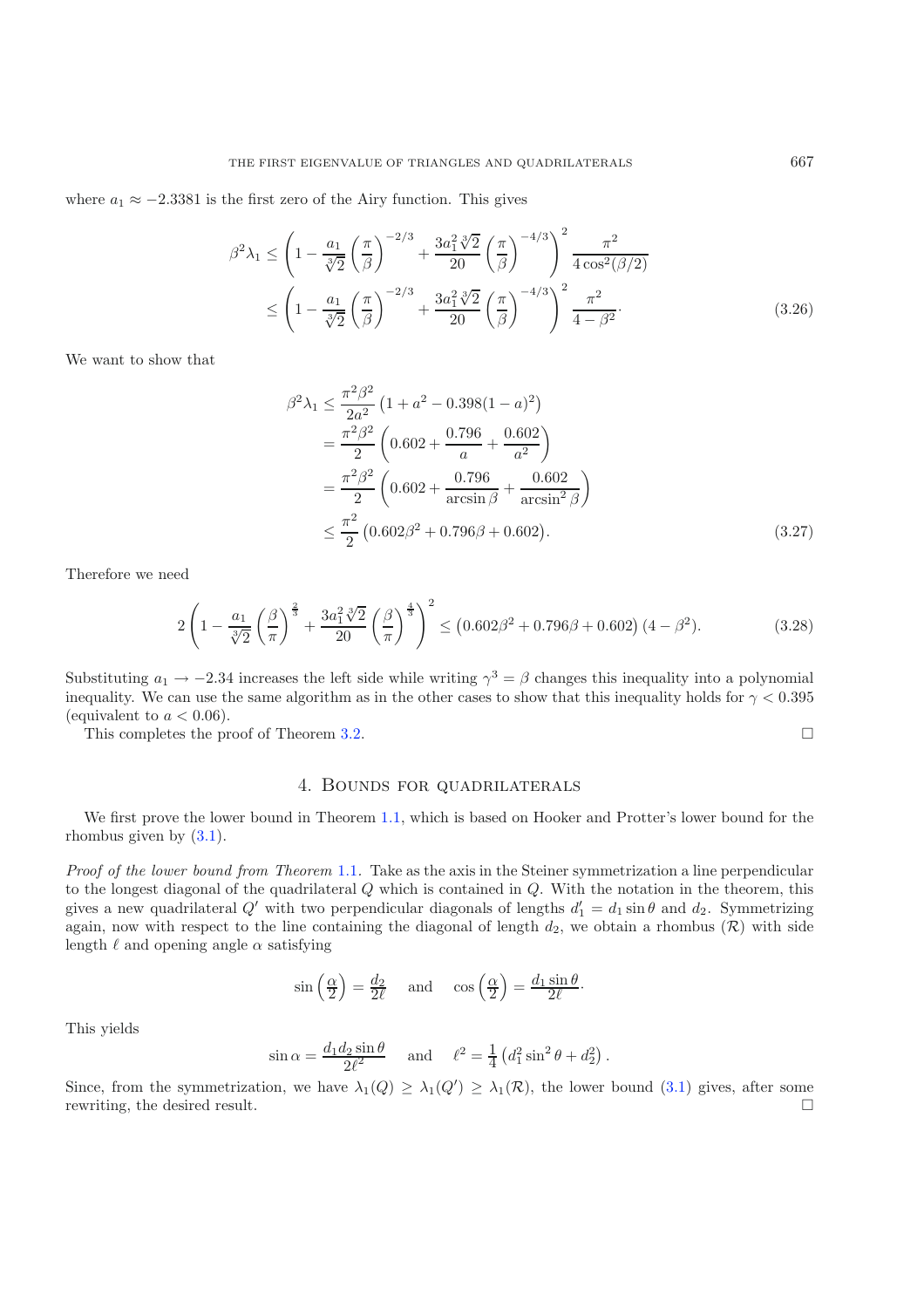**Corollary 4.1.** *Let* T *be a triangle with diameter* d *and height with respect to the side of length* d *denoted by* h*. Then*

$$
\pi^2 \frac{(d+h)^2}{d^2 h^2} = \frac{\pi^2}{4A^2} \left( d + \frac{2A}{d} \right)^2 \le \lambda_1(T).
$$

*Proof.* Apply the lower bound in Theorem [1.1](#page-1-0) to T taking as the fourth vertex any point on the side of length d.  $\Box$ 

As mentioned in the Introduction, the method used in the proof of the lower bound in Theorem [1.1](#page-1-0) may be applied to other lower bounds for the rhombus to produce lower bounds for quadrilaterals. If we apply it to the lower bound obtained in  $[5]$  $[5]$  instead (see  $(3.2)$ ) we get

**Theorem 4.2.** *Under the same conditions and notation as in Theorem* [1.1](#page-1-0) *we have*

$$
\frac{4(j'_{\frac{\pi}{\alpha}})^2}{d_1^2 \sin^2 \theta + d_2^2} \le \lambda_1(Q),
$$

*where* α *satisfies*

$$
\sin \alpha = \frac{2d_1d_2\sin\theta}{d_1^2\sin^2\theta + d_2^2}.
$$

We now prove the second part of Theorem [1.1.](#page-1-0)

*Proof of the upper bound from Theorem* [1.1](#page-1-0). This proof is an extension of the proof of the upper bound [\(3.1\)](#page-11-2) proved in [\[7\]](#page-28-10). There, the first eigenfunction of a square is linearly transformed into a function on a rhombus. Next, this function is used as a test function in the Rayleigh quotient to obtain an upper bound. This method was also used for triangles in [\[4\]](#page-28-3) and later in [\[13](#page-28-5)[,14](#page-28-6)]. In these last two cases the test function is a linear combination obtained from eigenfunctions for different triangles. We intend to use this method here. An arbitrary quadrilateral (up to scaling) can be represented on a plane by four vertices:  $(-1, 0)$ ,  $(c, -d)$ ,  $(1, 0)$  and  $(a, b)$ . We can assume that  $b > d > 0$  so that the diagonal inside of a quadrilateral is contained in the x-axis. The area of such quadrilateral is equal to  $b + d$ . We can also assume that  $a^2 + b^2 \ge 1$  (upper triangle is acute) since there is always at least one acute angle in a quadrilateral.

Unfortunately, there is essentially only one quadrilateral with known eigenfunctions, namely the square. All eigenfunctions of rectangles come from linearly transformed eigenfunctions of the square. Hence we need to use eigenfunctions of triangles to get a better result than [\(3.1\)](#page-11-2) (or the second eigenfunction of a square). The second eigenfunction of a square with a diagonal nodal line is a first eigenfunction of a right isosceles triangle. Let  $\varphi(x, y)$  be the first eigenfunction of the square with vertices  $(0, 0), (1, 0), (1, 1)$  and  $(0, 1)$  and  $\psi(x, y)$  be the first eigenfunction of the right isosceles triangle with vertices  $(0, 0)$ ,  $(1, 0)$  and  $(0, 1)$ . Let also  $L_1$  be a linear transformation that moves points  $(0, 0)$ ,  $(1, 0)$  and  $(0, 1)$  into points  $(-1, 0)$ ,  $(1, 0)$  and  $(a, b)$  (upper half of a quadrilateral). Finally let  $L_2$  transform the same three points into (−1,0), (1,0) and (c, −d) (lower half of a quadrilateral). We could use the first two eigenfunctions of a square to get the following test function for the Rayleigh quotient:

$$
f(x,y) = \varphi(x,y) + \alpha((\psi \circ L_1)(x,y) - (\psi \circ L_2)(x,y)),
$$
\n(4.1)

$$
\varphi(x, y) = \sin(\pi x)\sin(\pi y),\tag{4.2}
$$

$$
\psi(x,y) = \sin(\pi x)\sin(2\pi y) + \sin(2\pi x)\sin(\pi y). \tag{4.3}
$$

Notice that the second eigenfunction of a square is composed of the first eigenfunctions of a right triangle and is antisymmetric with respect to diagonal. Instead of the above we can get a better result if we use

$$
f(x,y) = \varphi(x,y) + \alpha(\psi \circ L_1)(x,y) - \beta(\psi \circ L_2)(x,y). \tag{4.4}
$$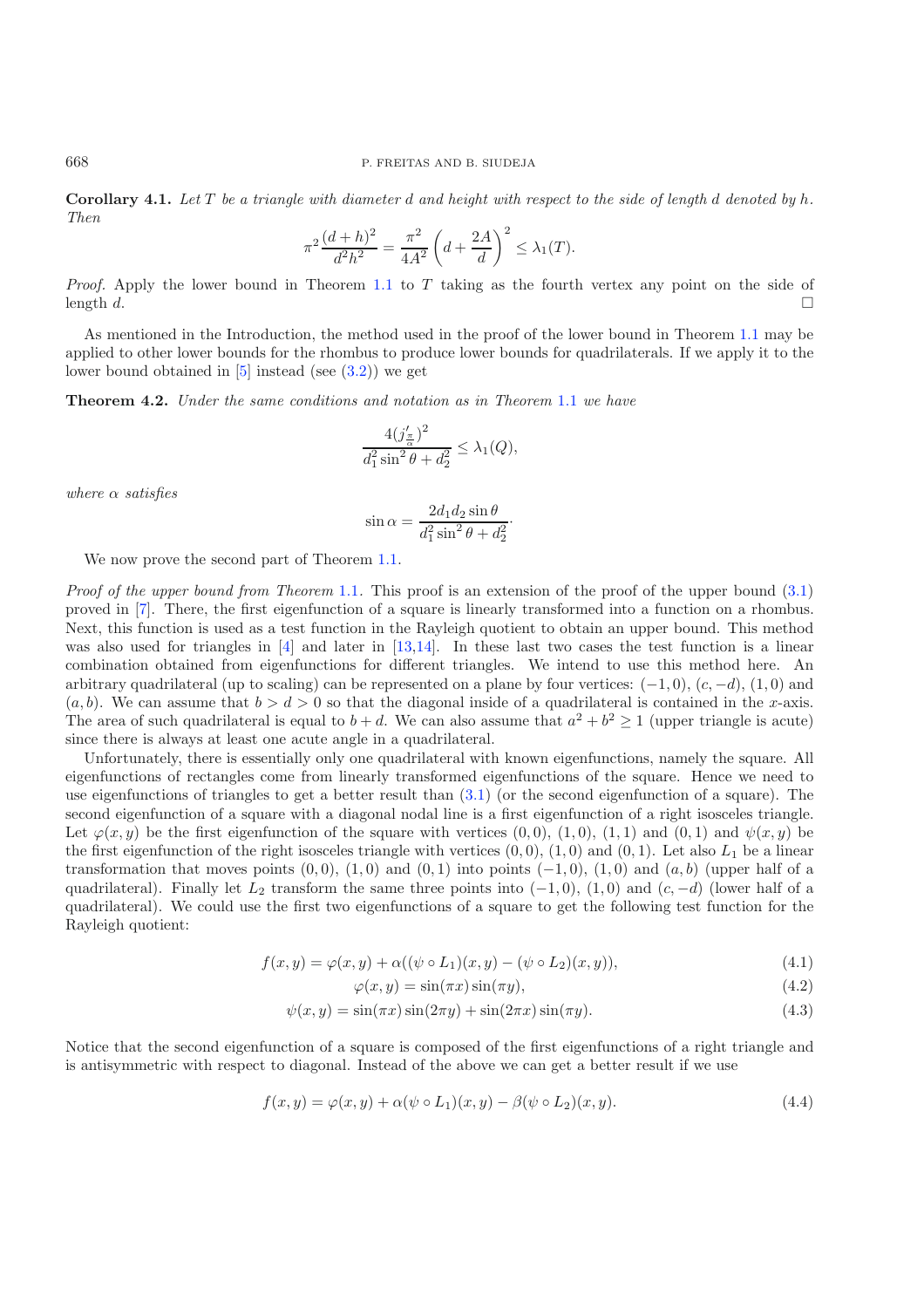The difference is that we can change the balance between the upper and lower part depending on the area of each part  $(d \text{ compared to } b)$ . This leads to a bound

$$
\lambda_1(Q) \le \frac{(1+a^2+b^2)(45\pi^2(1+5\alpha^2)-128\alpha(-11+5\alpha))-128\alpha(6-10\alpha)}{2b(b(45+(1024\alpha)/\pi^2+90\alpha^2)+d(45-(1024\beta)/\pi^2+90\beta^2))} + \frac{(1+c^2+d^2)(45\pi^2(1+5\beta^2)-128\beta(11+5\beta))+128\beta(6+10\beta)}{2d(b(45+(1024\alpha)/\pi^2+90\alpha^2)+d(45-(1024\beta)/\pi^2+90\beta^2))}.
$$
\n(4.5)

We need to show that this quantity is smaller than the bound in the theorem. Before we proceed, we want to change variables to get a simpler statement. Notice that

$$
l_1^2 + l_2^2 = (a+1)^2 + b^2 + (a-1)^2 + b^2 = 2(a^2 + b^2 + 1),
$$
\n(4.6)

$$
l_3^2 + l_4^2 = (c+1)^2 + d^2 + (c-1)^2 + d^2 = 2(c^2 + d^2 + 1).
$$
\n(4.7)

<span id="page-21-2"></span><span id="page-21-1"></span><span id="page-21-0"></span>(4.8)

Put

$$
x = a^2 + b^2 + 1 \ge 2,\tag{4.9}
$$

$$
y = c^2 + d^2 + 1 \ge 1,\tag{4.10}
$$

$$
0 < z = d/b \ge 1. \tag{4.11}
$$

After this change of variables the bound from the theorem reads

$$
\lambda_1(Q) \le \frac{\pi^2}{b^2} \frac{x+y}{(1+z)^2},\tag{4.12}
$$

and the variational bound [\(4.5\)](#page-21-0) changes into

$$
\lambda_1(Q) \leq \frac{\pi^2}{b^2} \left[ \frac{45\pi^2 (xz(1+5\alpha^2) + y(1+5\beta^2))}{2z(1024(\alpha - z\beta) + 45\pi^2 (1+z+2\alpha^2 + 2z\beta^2))} - \frac{128(z\alpha(6-11x-10\alpha+5x\alpha) + \beta(-6+11y-10\beta+5y\beta))}{2z(1024(\alpha - z\beta) + 45\pi^2 (1+z+2\alpha^2 + 2z\beta^2))} \right].
$$
\n(4.13)

Notice that the ratio of  $(4.13)$  and  $(4.12)$  depends only on three variables x, y and z. Our goal is to show that for any  $x \ge 2$ ,  $y \ge 1$  and  $0 < z \le 1$  there exist  $\alpha$  and  $\beta$  such that the ratio is not greater than 1. First notice that the denominator of  $(4.13)$  is always positive since it is equal to the second norm of  $f(x, y)$ . This implies that the denominator of the ratio is also positive. Therefore it is enough to show that the numerator of the ratio is smaller than the denominator. This gives a polynomial inequality with three variables and two parameters:

$$
0 \ge P(x, y, z; \alpha, \beta) = -45\pi^2(y - xz)(z^2 - 1)
$$
  
+ 128z(-16(x + y) + 5(1 + z)^2 + 11(x - 1)(1 + z)^2)\alpha  
+ 5z(-36\pi^2(x + y) - 128(x - 2)(1 + z)^2 + 45\pi^2x(1 + z)^2)\alpha^2  
+ 128(16(x + y)z^2 - 5(1 + z)^2 - 11(y - 1)(1 + z)^2)\beta  
+ 5(-128(y - 2)(1 + z)^2 + 9\pi^2(-4xz^2 + y(z + 5)^2))\beta^2. (4.14)

We begin with quadrilaterals for which  $z$  is small. This means that the area of the upper triangle is much larger than the area of the lower triangle. Therefore the quadrilateral looks almost like a triangle. This implies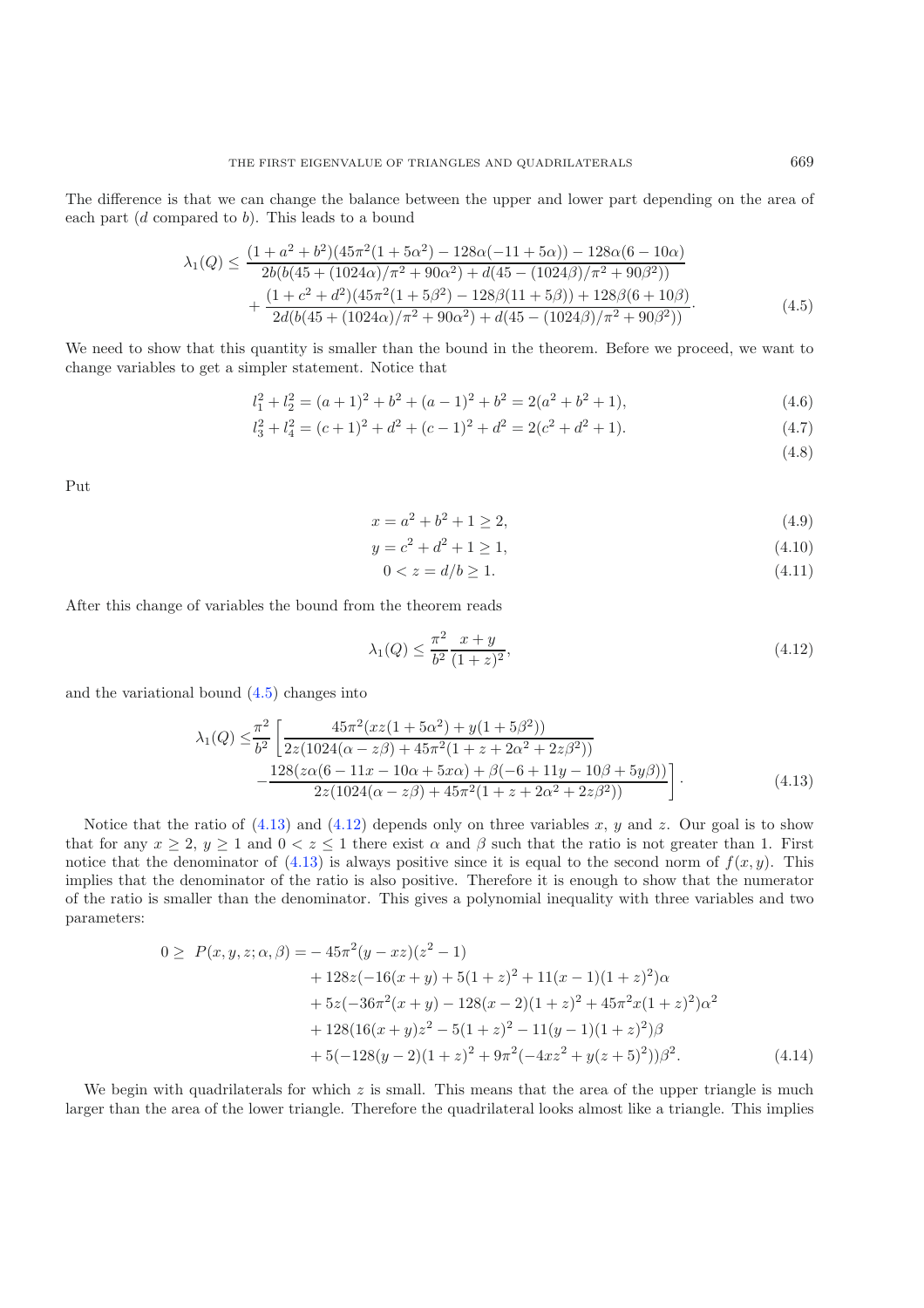that  $\alpha$  must be large to diminish the influence of the first eigenfunction of the square and that  $\beta$  should be small. We take  $\beta = 0$  and  $\alpha = 1/(7z)$ . The constant 7 has been chosen by trial and error. This particular choice ensures that near the degenerate case  $z = 0$  the test function is almost exclusively based on an upper triangle. We get

$$
49zP(x, y, z; 1/(7z), 0) = 128(5 - 179z + 75z2 + 35z3)
$$
  
+ 45 $\pi$ <sup>2</sup>(-3 + 59z - 44z<sup>2</sup> - 49z<sup>3</sup> + 49z<sup>4</sup>)  
+  $y(-14336z - 45\pi2(4 - 49z + 49z3))$   
+  $x(128(-5 - 45z + 149z2 + 77z3)$   
+  $45\pi2(1 + 10z - 44z2 + 49z4)).$  (4.15)

This is the first order polynomial in x and y with parameter z. Each coefficient is a polynomial in z of order at most 4. First we substitute  $x = x' + 2$  and  $y = y' + 1$  so that  $x' \ge 0$  and  $y' \ge 0$ . Now we find the roots for all the coefficients. We get only two real roots satisfying  $0 \le z \le 1$  ( $z \approx 0.344$  and  $z \approx 0.565$ ). By checking the value of each coefficient at  $z = 0.25$  we get that all coefficients are negative for  $0 \le z \le 1/3$ . This proves the theorem for such z.

The case  $z = 1$  is trivial, since  $P(x, y, 1; 0, 0) = 0$ .

We are left with  $x > 2$ ,  $y > 1$  and  $1/3 < z < 1$ . If z is close to 1 the upper and lower triangles have almost the same area. Therefore we need a similar contribution from  $\alpha$  and  $\beta$ . Taking into account the previous case  $(\beta = 0$  for small z) it is reasonable to try  $\beta = \alpha z$ . Since  $P(x, y, z; \alpha, \alpha z)$  is a quadratic equation in  $\alpha$ , we will be done if we can show that the discriminant is nonnegative. Denoting it by  $D(x, y; z)$ , we have that  $D(x, y; z)$ is a quadratic polynomial in x, y and a higher order polynomial in z. We can thus treat it as the equation of a conic with parameter z.

Let

$$
\Delta = \begin{vmatrix} a & b & d \\ b & c & f \\ d & f & g \end{vmatrix}, \tag{4.16}
$$

$$
J = \begin{vmatrix} a & b \\ b & c \end{vmatrix}, \tag{4.17}
$$

$$
I = a + c.\tag{4.18}
$$

A conic given by the equation below is an ellipse if  $J > 0$  and  $I\Delta < 0$ :

$$
ax^{2} + 2bxy + cy^{2} + 2dx + 2fy + g = 0.
$$
\n(4.19)

An ellipse with such equation is the same as the ellipse

$$
\frac{(x-x_0)^2}{a_0^2} + \frac{(y-y_0)^2}{b_0^2} = 1,
$$
\n(4.20)

rotated by the angle  $arccot((a - c)/2b)/2$ . The center and semiaxes of this ellipse satisfy

$$
x_0 = \frac{bf - cd}{J},\tag{4.21}
$$

$$
y_0 = \frac{bd - af}{J},\tag{4.22}
$$

$$
a_0^2 + b_0^2 = -\frac{I\Delta}{J^2}.\tag{4.23}
$$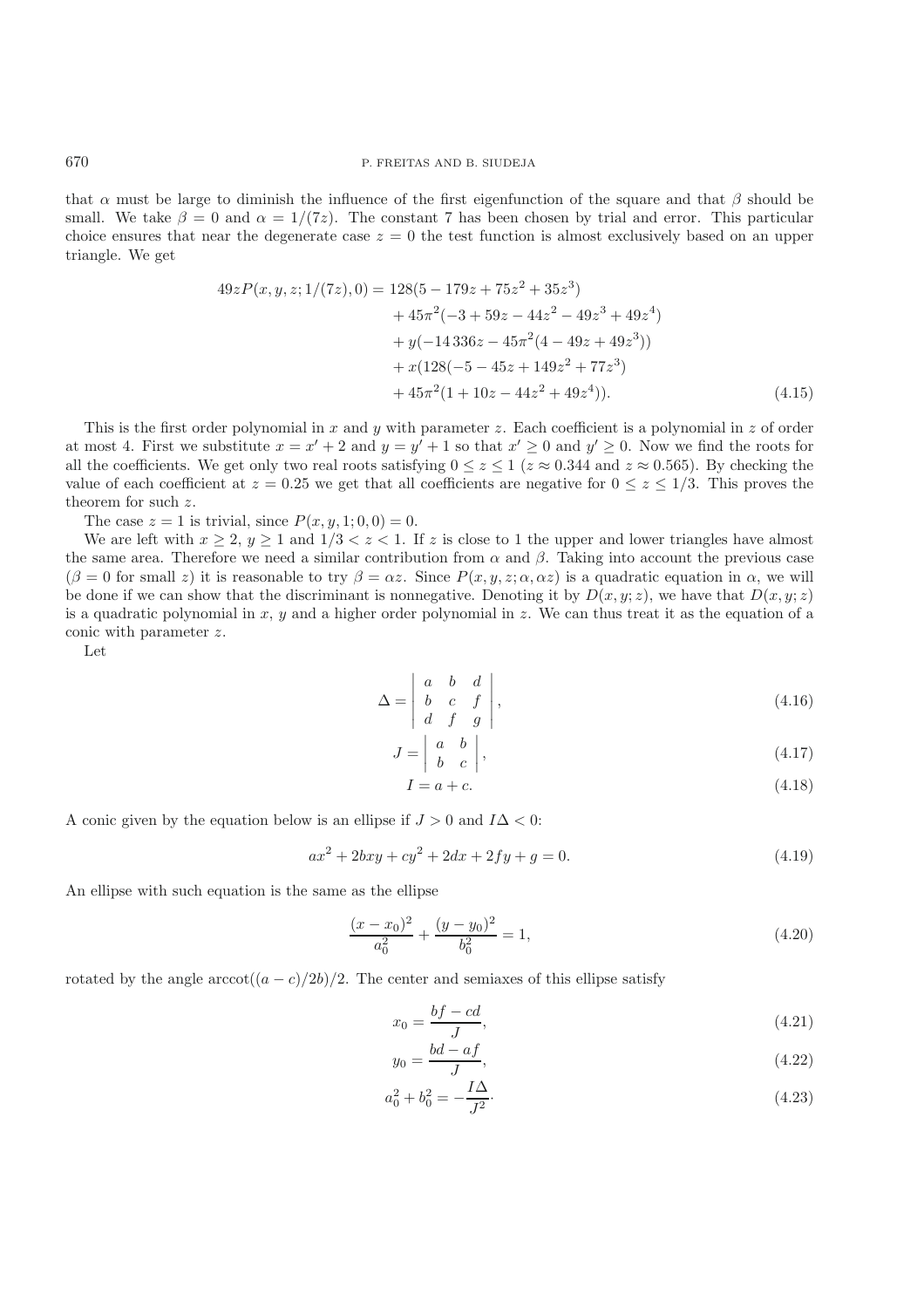In our case we want to show that the conic  $D(x, y; z) = 0$  is an ellipse and that it has empty intersection with the set  $x \ge 2$  and  $y \ge 1$  for any  $1/3 < z < 1$ . Following the above definitions we can find the center and the semiaxes of  $D(x+2, y+1, z) = 0$  (all in terms of z) and check that  $J > 0$ ,  $I\Delta < 0$  and  $I > 0$  (the last condition implies that the interior has negative sign). All those inequalities are rational functions of  $z$ . To check the sign we multiply numerator and denominator of each function to get a polynomial in z. We find the roots (only polynomials up to fourth degree need to be considered) and check that all inequalities hold for  $1/3 < z < 1$ . Now we check if the distance between the center and the origin is larger than the square root of the sum of the squares of the semiaxes (the ellipse is contained in the circle with the same center and the radius larger than the longer semiaxes). Together with the condition that the center is in the third quadrant, this implies that the ellipse has empty intersection with the first quadrant for  $1/3 < z < 1$  or, equivalently, that the theorem is true for  $x > 2$ ,  $y > 1$  and  $1/3 < z < 1$ .

Detailed calculations for all cases are included in Appendix 3 as a Mathematica script.  $\Box$ 

### Appendix 1

The package TrigInt.m contains functions which are helpful to find variational upper bounds. All functions have short explanations available (use Fun in Mathematica). This package requires Mathematica 6.0. Although all functions are written for triangular domains, one could triangulate any polygon and still use the package.

The function TrigInt is equivalent to Integrate, but it is much faster for linear combinations of trigonometric functions. It is necessary due to a very slow integration of some trigonometric functions in Mathematica 5.1 and above.

Functions from this package are used to compute the variational upper bounds.

```
(∗ : : Package : : ∗)
BeginPackage [ "TrigInt '" ]
Triofnt \cdotsusage ="TrigInt is faster than Integrate for large trigonometric functions ." ;
Equilateral::usage=i Eigenfunctions of Neumann and Dirichlet Laplacian on the equilateral triangle with vertices
                             (0 ,0) , (1 ,0) , (1/2 , Sqrt [3]/2) :
                       E q u i l a t e r a l [ D i r i c h l e t , Symmetric ] [m, n ] − 1<=m<=n
                       E q u i l a t e r a l [ D i r i c h l e t , Ant isymmetr ic ] [m, n ] − 1<=m<n
                       E q u i l a t e r a l [ Neumann , Symmetric ] [m, n ] − 0<=m<=n
E q u i l a t e r a l [ Neumann , An t is ymm e t r i c ] [m, n ] − 0<=m<n
                       E q u i l a t e r a l [ E ig en va lu e ] [m, n ]
Eigenfunctions of the right triangle with vertices (0,0), (1,0), (0, Sqrt[3]):<br>
<i>Equilateral [Dirichlet, Half ] [m,n] − 1<=m<n
                       Equilateral [Neumann, Half] [m, n] − 0 \lt = m\lt = nE q u i l a t e r a l [ E ig en va lu e , H a l f ] [m, n ]
Vertices :
                       Equilateral []
                      Equilateral [ Half ]" ;
Square :: nsage=
                      " Eigenfunctions of Neumann and Dirichlet Laplacian on the square with vertices (0,0), (1,0), (1 ,1) , (0 ,1) :
                       Square [Dirichlet] [m, n] - m > =1, n > =1Square [ Neumann ] [m, n] – m > =0,n > =0
                      Square [ E i g en v a lu e ] [ m, n ]
Eigenfunctions of the right isosceles triangle with vertices (0 ,0) , (1 ,0) , (0 ,1) :
                       Square | Dirichlet | Half | [m, n] - 1 \le m \le nSquare [Neumann, Half] [m, n] – 0 \le m \le -nVertices :
                      Square [ Half ] " ;
```
 $Rayleigh::usage=" Rayleigh~~quotient~~ for~~ functions~~on~~triangular~~ domains.$ *Many functions can be specified, each having more than one domain, but all domains should be disjoint.* 

*R a y l e i g h [ f1 , T11 , T12 , . . . , T1n , f2 , T21 , T22 , . . . , T2m , . . . ] "* ;

Transplant : : usage=*"Linear change of coordinates .*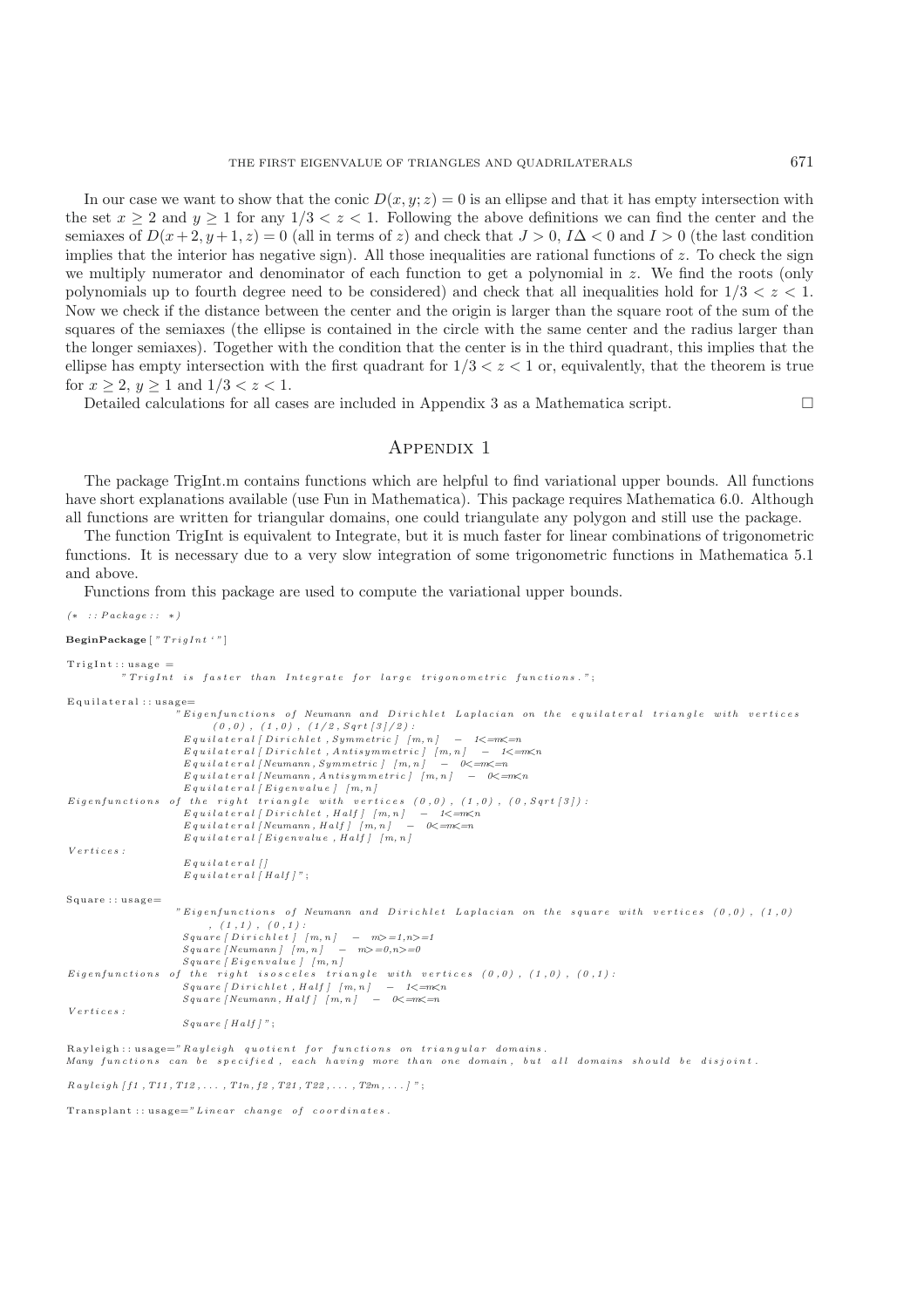```
Transplant [ Function , TargetTriangle , Ini tia lT r iang l e ]" ;
Limits:: usage="Generates limits for integration over a triangle with one side contained in the x−axis.";
Del : : usage="Gradient with respe ct to x and y . " ;
Grad : : usage="Gradient with resp ec t to x and y . " ;
Area : : usage="Area of a triangle with given vertices.";<br>Perimeter : : usage="Perimeter of a polygon with given vertices.";
T:: usage=T/a, b} - triangle with vertices (0,0), (1,0) and (a, b)";
Begin [ " 'Private '" ]
(∗ TrigInt ∗)
TrigInt[f_-,x_+] :=\n<b>Expand</b>[TInt[TrigReduce[f],x]];\text{TInt} \left[ \begin{array}{c} f \\ g \\ h \end{array} \right], x_-, y_- \left] := \text{TInt} \left[ \begin{array}{c} \text{TInt} \left[ \begin{array}{c} f \\ g \end{array} \right], x \right],TrigInt::nomatch="No match for '1'. Integrate used.";
(∗ integrals ∗)
psin [n] := p \sin[n] = \text{Evaluate} [\text{Integrate} [y^n \text{ Sin}[\#1+\#2 y], \{y, \#3, \#4\}]]\&;\text{p}\cos\left[n\right] := \text{p}\cos\left[n\right] = \text{Evaluate} \left[\text{Integrate}\left[y\right]\text{ in } \text{Cos}[\#1+\#2 \text{ y}\right], \{y, \#3, \#4\}\right] \&;\texttt{pp} \left[ \left. \texttt{n\_} \right \right] := \texttt{pp} \left[ \left. \texttt{n} \right \rfloor = \texttt{Evaluate} \left[ \left. \texttt{Integrate} \left[ \texttt{y `n} \right., \left\{ \texttt{y}, \# \texttt{1}, \# \texttt{2} \right\} \right] \right] \& \, ;(∗ substitutions ∗)
sub [ x_-, a_-, b_- ] := \{X . xˆn . Sin [ A .+B . x]/; FreeQ [ {X,A,B, n} ,x]: >(X ps in [ n ] [ A,B, a , b ] ) ,
X . xˆn . Cos [ A .+B . x]/; FreeQ [ {X,A,B, n} ,x]: >(X pcos [ n ] [ A,B, a , b ] ) ,
X . Sin [ A .+B . x]/; FreeQ [ {X,A,B} ,x]−>(X p s i n [ 0 ] [ A, B , a , b ] ) ,
X . Cos [ A .+B . x]/; FreeQ [ {X,A,B} ,x]−>(X p cos [ 0 ] [ A, B , a , b ] ) ,
X_ . x^n n . /; FreeQ[{X, n}, x]:>(X, pp[n][a, b]),
X / ; FreeQ [ {X} , x]−>X (b−a) ,
X : >(Message [ Tr igInt : : nomatch ,X ] ; Integrate [X, { x,a,b } ] )
} ;
    (∗ single integral ∗)
TInt [f_-, {x_-, a_-, b_-}] := (f = f / . Sin [X_1] : > Sin [</math> Collect <math>[X, \{x\}, Simplify]] / . Cos[X_1] : > Cos[</math> Collect <math>[X, \{x\}, Simplify]];
ff=Expand [ff];
f = f + f + f + f + f :
\mathbf{f} = \mathbf{Replace} [\mathbf{f} \mathbf{f}, \mathbf{sub} \mathbf{x}, \mathbf{a}, \mathbf{b} \mathbf{e} \mathbf{f}, \mathbf{1}];f f /. f0 −>0/. f1−>0
) ;
(∗ eigenfunctions ∗)
h=1:
r=h/(2 Sqrt[3]);
u=r−Global ' y ;
v=Sqrt [3 ]/2( Global 'x−h /2)+(Global ' y−r) /2;
w=Sqrt [ 3 ] / 2 ( h/2−Global ' x )+(Global ' y−r) /2;
EqFun[ f_{-} , g_{-} ] := f [ Pi ( - \#1 - \#2) ( u + 2r) / (3r) ] g [ Pi ( \#1 - \#2) ( v - w) / (9r) ] +f [ Pi # 1 ( u+2r ) /(3 r ) ] g [ Pi (2#2+#1) ( v−w) /(9 r ) ]+
f [ Pi # 2 ( u+2r ) /(3 r ) ] g [ Pi (−2#1−#2) ( v−w) /(9 r ) ] ;
E q u i l a t e r a l [ G loba l ' Neumann , G loba l ' Symmetric ]=Evaluate [ Simplify [ EqFun [ Cos , Cos ]]]&;
E q u i l a t e r a l [ G loba l ' Neumann , G loba l ' An t i symm e t r i c]=Evaluate [ Simplify [ EqFun [ Cos , Sin ]]]&;
 Equ i latera l [ Global ' D ir i ch let , Global ' Symmetric ]=Evaluate [ Simplify [ EqFun [ Sin , Cos ]]]&;
 Equilateral [ Global ' Dirichlet , Global ' Antisymmetric]= Evaluate [ Simplify [EqFun[Sin , Sin ]]] & ;<br>Equilateral [ Global ' Eigenvalue]= Evaluate [4/27( Pi/r ) ^2(#1^2+#1  #2+#2^2)] & ;
E q u i l a t e r a l [ G loba l ' Neumann , G loba l ' H a l f ]= E q u i l a t e r a l [ G loba l ' Neumann , G loba l ' Symmetric ] / . G loba l ' x−>(1−Global ' x)
        /2/. Global 'y−>Global ' y/2// Simplify ;
Equ i lat era l [ Global ' D ir i ch let , Global ' Half ]= Equ i lat era l [ Global ' D ir ich let , Global ' Antisymmetric ] / . Global ' x−>(1−
       Global ' x) /2/. Global 'y−>Global ' y/2// Simplify ;
Equ i lat era l [ Global ' Eigenvalue , Global ' Half ]=Evaluate [1/27( Pi/ r ) ˆ2(#1ˆ2+#1 #2+#2ˆ2) ]& ;
Equilateral []=T[1/2,Sqrt[3]/2];
Equilateral [Global 'Half] = T[0, Sqrt [3]];Square [Global 'Dirichlet]=Evaluate [Sin [#1 Pi Global 'x] Sin [#2 Pi Global 'y]] &;
Square [ G loba l ' Neumann]=Evaluate [ Cos[#1 Pi Global ' x ] Cos[#2 Pi Global ' y ] ]& ;
Square [ Global ' Eigenvalue]=Evaluate [ Piˆ2(#1ˆ2+#2ˆ2) ]& ;
Square [ Global ' D ir ich let , Global ' Half ]=Evaluate [ Sin [#1 Pi Global ' x ] Sin [#2 Pi Global ' y]−(−1)ˆ(#1+#2)Sin [#2 Pi
Global'x]Sin[#1 Pi Global'y]]&;<br>Square[Global'Neumann,Global'Half]=Evaluate[Cos[#1 Pi Global'x]Cos[#2 Pi Global'y]+(-1)^(#1+#2)Cos[#2 Pi
       Global 'x \text{Cos}[\#1 \text{ Pi} \text{ Global ' } y] | &;
Square [Global' half] = T[0, 1];
```
*(*∗ *Transplantation* ∗*)*

LT  $[\{p1, p2, p3, \} , \{q1, q2, q3, \}]$ :=**Module**  $[\{ff\},$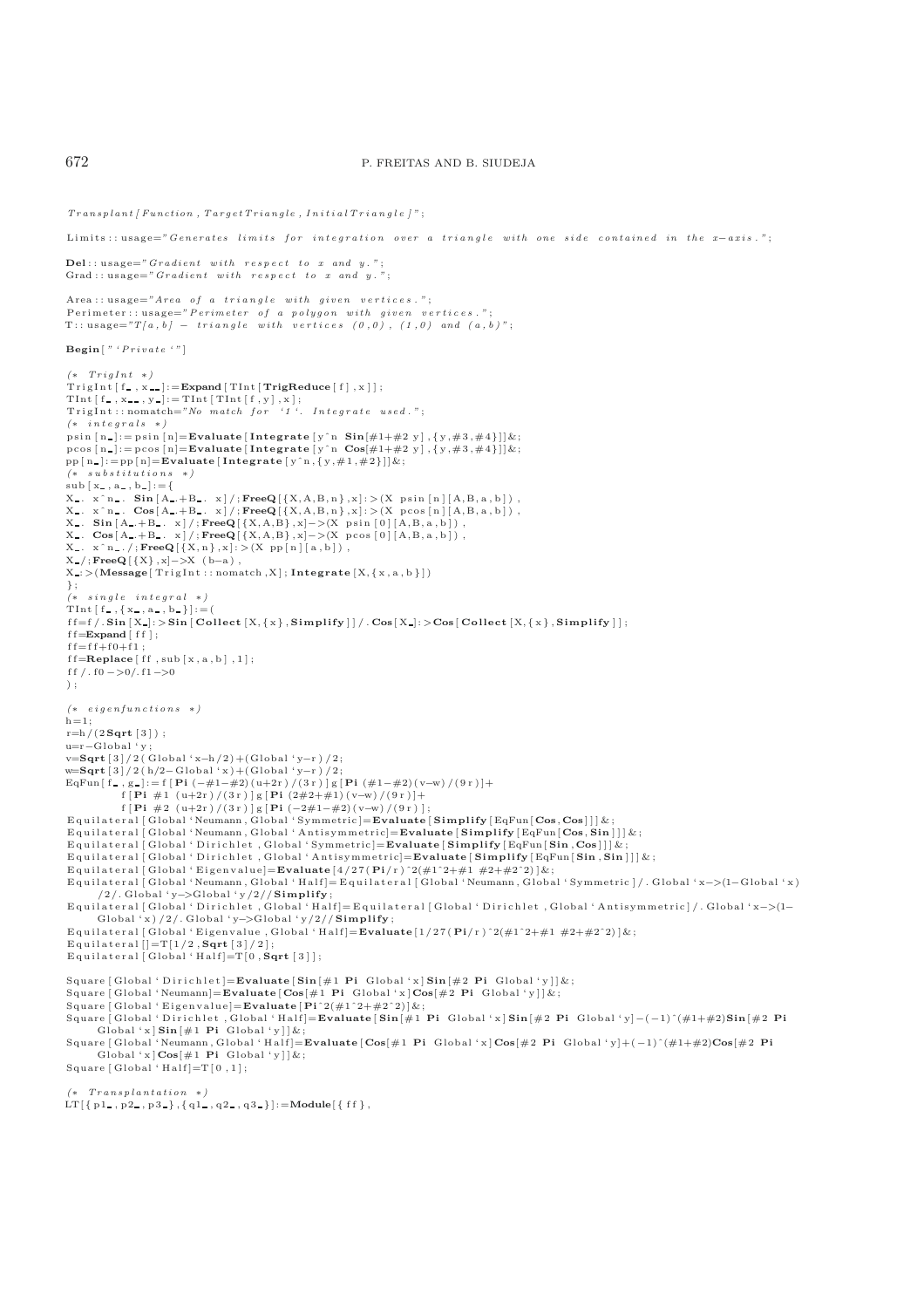```
ff [x_+] := \{x, \{aa, bb\} + cc \; , x, \{dd, ee\} + ff \};
AffineTransform [{{{aa , bb} ,{dd , ee }} ,{ cc , f f } } ]/. Solve [ { f f [ p1]==q1 , f f [ p2]==q2 , f f [ p3]==q3 } ,{ aa , bb , cc , dd , ee , f f
          } ][[1]]
];<br>ST[p-,q-]:=Thread [{ Global 'x, Global 'y}−>LT[p,q] [{ Global 'x, Global 'y }]];
\label{eq:trans} \begin{aligned} \operatorname{Transplant}\left[\begin{smallmatrix} f_- \end{smallmatrix}, T1_-, T2_- \right] &:= f \mathbin{/}. \operatorname{ST}\left[\begin{smallmatrix} T1 \end{smallmatrix}, T2 \right]; \end{aligned}(∗ Rayleigh quotient ∗)
Rayleigh [p_+] := Num[p]/Denom[p];
\text{Num}\left[\text{ f }_{\text{--}}\text{ , T }_{\text{--}}\text{List}\right] := \textbf{Total}\left[\text{ GInt}\left[\text{ f }, \#\right] \& \text{/} \text{@}\{\text{T}\}\right];Num [f_, Longest [ T__List ], p__]:=Num [f, T]+Num [p ];<br>Denom [f_, T__List ]:=Total [NInt [f, #]&/@{T} ];
Denom [f_,Longest [T_List], p__]:=Denom [f,T]+Denom [p];<br>GInt [f_,T_]:=TrigInt [Del[f]. Del[f],Limits [T]];
NInt [f_-,T_-]: = TrigInt [f^2, \text{Limits}[T]];
Limits [{ { c , 0} , { d , 0} , { a , b }}]:=Sequence [ { Global ' y ,Min[0 ,b] ,Max[0 ,b] } , { Global 'x ,Min[ c ,d]+(a−Min[ c , d ]) Global '
 y/b,Max[c,d]+(a–Max[c,d])Global'y/b}];<br>Limits[{{c_,0},{d_,0},{a_,b_},cond_}]:=Sequence@@Refine[{{Global'y,Min[0,b],Max[0,b]},{Global'x,Min[c,d]+(a–
          Min[ c , d ] ) Global ' y/b ,Max[ c ,d]+(a−Max[ c , d ]) Global ' y/b}} , cond ] ;
\text{Del}[\text{f} = \text{[} \text{D}[\text{f} , Global ' x ] , \text{D}[\text{f} , Global ' y ]\} ;
Grad [ f \_ ] : = \mathbf{Del} [ f ] ;
T[a_-, b_-] := \{ \{ 0, 0 \}, \{ 1, 0 \}, \{ a, b \} \};T\left[\!\begin{array}{c} \texttt{a}_{-}\,,\, \texttt{b}_{-}\,,\, \texttt{c}_{-}\!\end{array}\!\right] \!:=\! \left\{\!\left\{\!\begin{array}{c} \texttt{0}\,,\texttt{0}\,\right\},\left\{\!\begin{array}{c} \texttt{1}\,,\texttt{0}\,\right\},\left\{\!\begin{array}{c} \texttt{a}\,,\,\texttt{b}\,\right\},\texttt{c}\,\right\}; \end{array}\!\right.Area[{p1_,p2_,p3_}]:=Abs[Cross[Append[p2–p1,0],Append[p3–p1,0]]][[3]]/2//Simplify;<br>Perimeter[1_]:=Total[Sqrt[#.#]&/@(1–RotateLeft[1])]//Simplify;
End [ ]
```

```
EndPackage [ ]
```
# Appendix 2

Here we present the script used in the proof of Theorem [3.2.](#page-1-1) The script outputs the plots of the numerical data, the fitted rational polynomials used in a linear combination and the results of the algorithm for solving polynomial inequalities.

It can be executed either inside Mathematica GUI or using a command line

```
MathKernel -\text{run} " all= \div \times script.m"
```
The parameter *all* should be either equal to a list of points or *False*. The first choice gives the values of the optimal variational bound at those points. The other value gives the proof of the theorem. This script requires the package from Appendix 1.

```
(∗
False − Proof of Theorem3.2
points – All test functions at a list of points
∗)
I f [ ! ValueQ[ al l ] , a ll=False ] ;
(∗ ∗ Initial definitions ∗ ∗)
AppendTo[ $Path , NotebookDirectory []];
<<TrigInt '
(∗ algorithm for polynomial inequa lities [14] ∗)
CumFun [ f , l ]:=Rest [ FoldList [ f ,0 , l ] ] ;
\texttt{PolyNeg}\left[\,P_{\,\text{-}}, \{\,\text{x}_{\,\text{-}},\, \text{y}_{\,\text{-}}\,\} \,, \{\,\text{dx}_{\,\text{-}},\, \text{dy}_{\,\text{-}}\,\}\,\right] \!:=\!((\text{Fold} \left[ \text{CumFun}[\text{Min}[\#1,0] / dy + \#2\&\text{Map}[\text{Max}[\#1,0]\&,\#1]dx+\#2]\&,0,\text{Reverse}[\text{CoefficientList}[\text{P},\{x,y\}]]]/\text{/Max}) < 0)(∗ to generate a test function ∗)
t \text{ es } t = 0;
count=-1:
\text{Push} [f_{\blacksquare}] := \text{test} += \text{c}[++\text{count}] f ;<br>
(\text{* vertices of the rhombus *})\mathbf{L}\!=\!\{-1\,,0\}\,;\;\mathbf{R}\!=\!\{1\,,0\}\,;\mathbf{U}\!=\!\{0\,,\mathbf{a}\,\}\,;\mathbf{B}\!=\!\{0,-\mathbf{a}\,\}\,;(∗ ∗ eigenfunctions ∗ ∗)
  (∗ square ∗)
f0 = Square [Dirichlet][1,1];
Push \lceil Transplant \lceil f0 , \{R,B,U\} , T\lceil 0 , 1 \rceil \rceil ;
(∗ equilateral triangle ∗)
```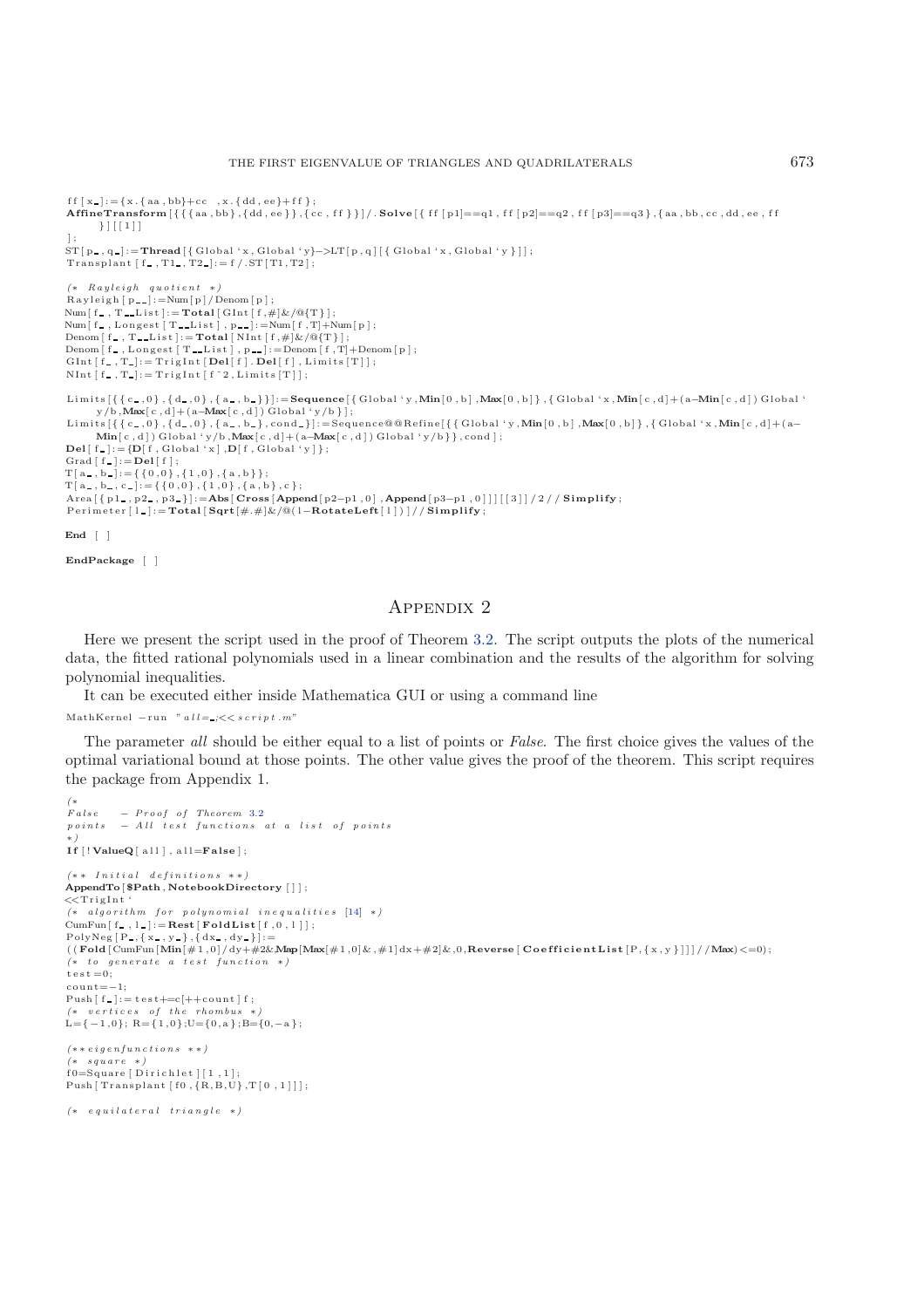$f1=E$  quilateral [Dirichlet, Symmetric  $|1,1|$ ;  $f2=E$  quilateral [Dirichlet, Antisymmetric] [1,2]; *(*∗ *f i r s t e igen func tion into whole rhombus* ∗*)* T1=T [ 1 , **Sqrt** [3]]/2;  $Push[Transplant[f1, {R,B,U}, T1]]$ ; Push [ Transplant [ f1 , {R,U,B} ,T1 ] ] ; Push [ Transplant [ f1 , {U,L ,R} ,T1 ] ] ; Push  $\Gamma$  Transplant  $\left[ f1, \left\{ U, R, L \right\}, T1 \right]$  ; *(*∗ *f irs t eigenfunction into halfs* ∗*)*  $T2=E$  quilateral  $[$  ; Push [ Transplant [ f1 , {L ,R,U} ,T2 ] ] ; Push [ Transplant [ f1 , {U,B,R} ,T2 ] ] ; *(*∗ *second eigenfunct ion into whole rhombus* ∗*)* T3=T [ 1 / 2 , **Sqrt** [3]/2]/2;  $Push [Transforming the function of the function of the function of the function.$  $Push[Transplant[f2,\{R,U,B\},T3]]$ ; Push  $[Transformmath>[f2, \{U, L, R\}, T3]]$ Push [Transplant [f2, {U,R, L}, T3]];  $\mathbf{If} \begin{bmatrix} \text{all} = \text{F} \text{alse} \end{bmatrix}$ T6={{1/2, **Sqrt** [3]/2} , { 1/2 ,0} , { 1/4 , **Sqrt** [3]/4 } } ;  $Push [Transport1, 1/2, {R, B, U}, T6 ]$ ; Push [ Transplant [ f2 , {R,U,B} ,T6 ] ] ;  ${\tt Push[Transportant [f2\;, \{U,L,R\}\,,T6\,]]}$ Push  $\lceil$  Transplant  $\lceil$  f2,  $\{$  U, R, L $\}$ , T6 $\rceil$  ; T5=T [ 1 / 4 , **Sqrt** [3]/4]/2; Push [ Transplant [ f2 , {R,B,U} ,T5 ] ] ; Push  $\lceil$  Transplant  $\lceil$  f2 ,  $\{R, U, B\}$ , T5 $\rceil$  ];  $Push [Transport]$   $[ f2, \{U, L, R\}, T5 ] ]$ Push [ Transplant [  $f2$  ,  $\{U,R,L\}$  ,  $T5$  ] ]; T7={{1/2, **Sqrt** [3]/2} , { 1/2 ,0} , { 1/8 , **Sqrt** [3]/8 } } ; Push [ Transplant [ f2 , {R,B,U} ,T7 ] ] ; Push  $\lceil$  Transplant  $\lceil$  f2 ,  $\lceil$  R, U, B $\rceil$  , T7  $\rceil$  ;  $Push[Transport]$  [f2,  $\{U, L, R\}$ ,  $T7$ ]];  $Push[Transplant[f2,\{U,R,L\},T7]]$ *(*∗ *second eigenfunction into halves* ∗*)* Push [ Transplant [ f2 , {U,L ,R} ,T1 ] ] ; Push  $\lceil$  Transplant  $\lceil$  f2 ,  $\{$  U, R, L  $\}$ , T1  $\rceil$  ; Push  $\Gamma$ ransplant  $\left[ f2, \{L, U, R\}, T1 \right]$ Push  $[Transplant [f2, {L, R, U}, T1]]$ ;  $Push[Transplant[f2,\{R,L,U\},T1]]$ ;  $Push[Transplant[f2,\{R,U,L\},T1]]$ ; Push [ Transplant [ f2 , {U,B,R} ,T1 ] ] ; Push [ Transplant [ f2 , {U,R,B} ,T1 ] ] ; Push [ Transplant [ f2 , {B,U,R} ,T1 ] ] ; Push [ Transplant [ f2 , {B,R,U} ,T1 ] ] ;  $Push[Transplant[f2, {R,B,U}, T1]];$  $Push[Transplant[f2,\{R,U,B\},T1]]$ ;  $\mathbf{1}$  : *(*∗ *right isosceles triangle* ∗*)*  $f3 = Square [Dirichlet, Half][1, 2];$ *(*∗ *f i r s t e igen func tion into whole rhombus* ∗*)*  $T4 = \{ \{ 0, 0 \}, \{ 0, 1 \}, \{ 1/2, 1/2 \} \};$ Push [ Transplant [ f3 , {U,R,B} ,T4 ] ] ; Push [ Transplant [ f3 , {B,R,U} ,T4 ] ] ;  $Push [TransportIn [f3, {L, U, R}, T4]];$ Push  $Transplant [f3, {R, U, L}, T4]]$ ; *(*∗ *f irs t eigenfunction into halfs* ∗*)*  $Push[Transplant [f3, {R, U, B}, T[0, 1]]];$ Push  $[Transplant [f3, {U, L, R}, T[0, 1]]];$  $If [a] = |= False$ ,  $Push [Transport [f3, {B,R,U}, T[0,1]]];$ Push [ Transplant [ f3 , {U,B,R} ,T [ 0 , 1 ] ] ] ; Push [ Transplant [ f3 , {R,U,L} ,T [ 0 , 1 ] ] ] ;  $Push[Transplant [f3, {L, R, U}, T[0, 1]]];$  $\overline{1}$  ; *(*∗ *Rayleigh quotient on the upper right quarter of a rhombus \*)*<br>bound=Rayleigh[test ,T[0,a,a>0]]; **I f** [ a l l===**False** ,  $(* * \text{ proof of Theorem 3.2} **)$  $(* * \text{ proof of Theorem 3.2} **)$  $(* * \text{ proof of Theorem 3.2} **)$ 

*(*∗ *generate 1000 points* ∗*)*  $n=1000$ :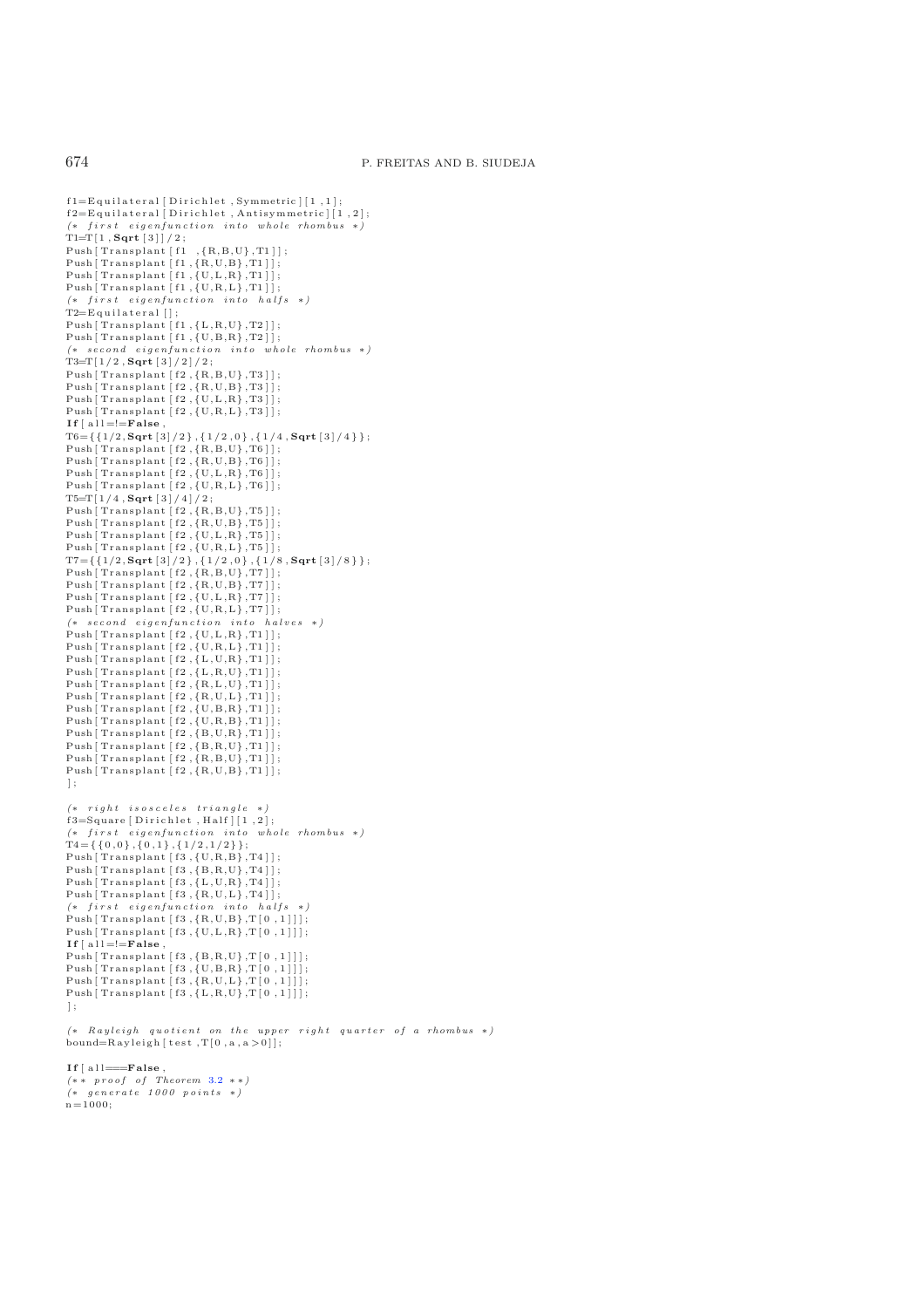**Off** [**FindMinimum** :: lstol ]; **Off** [**FindMinimum** : : sdprec ] ; **Off** [**FindMinimum** : : cvmit ] ; d ata=**Prepend** [ **Thread** [ c /@Range [ count ] − *>*0] ,c [0] − *>*1];  $data = \{data, data\}$ ; getdata [ Alpha ]:=**AppendTo**[ data , **Sort** [**FindMinimum**[ { bound / . a−*>***Alpha** , **Total** [ c [#]ˆ2&/@Range [ 0 , count ] ]==1} ,{ c /@Range [ 0 , count ] ,#}//**Transpose**]&/@{ data [[ −1 , **All** ,2 ] ] ,2 data [[ −1 , **All** ,2]] − data [[ −2 , **All** ,2]] } ][[1 ,2]]]; g e t d a t a /@( ( n−**Range**[ n−1])/n) ; d ata=**Rest** [ data ] ; *(\* plots for each constant \*)*<br>ListLinePlot [#[[2]]&/ @Transpose [data][[#]]]&/ @Range[17]// **Print**; *(*∗ *function for f i tt ing polynomials* ∗*)*  $FitPoly[i, m, pts] := ($  $cdata = \#[[2]] \& \sqrt{\mathbf{Q}}$ Transpose [data] [[i +1]];  $\text{cdata}=(\{(n-\text{Range}[0, n-1])/n, \text{cdata} \}//\text{Transpose})$ ;  $cdata = cdata$  [ [ p t s ] ];  $\mathbf{If}$   $\mathbf{f}$   $\mathbf{i}$   $>0$ . **Fit** [ cdata ,(1 − a )ˆ#&/@Range [m] , { a }]// **Rationalize** [# ,0.001]& , **Fit**  $\lceil \text{cdata }, \text{a} \hat{\mathcal{H}} \mathcal{L}/\mathcal{Q} \text{Range} \left[ 0, m \right], \{ \text{a} \} \rceil / / \text{Rationalize} \left[ \text{#}, 0.001 \right] \mathcal{L} \rceil$ ) ; theorem=(1+a ˆ2) /2−199/1000(1− a) ˆ2; *(\* proof for a in (0.1,1) \*)*<br>cpoly=(c[#]−>FitPoly[#,10,1;;650])&/@Range[0,count]; **Print** [ cpoly ] ; bd=bound a ˆ2/**Pi** ˆ2/. cpoly ; bd2=bd−theorem /.a−*>*1−a//**Together**//**Numerator**[#]**Denominator**[#]&; bd3=bd2 / . a−*>*a+0//**Expand** ; PolyNeg [ bd3 , { x,a } ,{X, 6/100} ]// **Print** ; bd3=bd2 / . a−*>*a+6/100//**Expand** ; PolyNeg [ bd3 , { x,a } ,{X, 15/100} ]// **Print** ; bd3=bd2 / . a−*>*a+21/100//**Expand** ; PolyNeg [ bd3 , { x,a } ,{X, 26/100} ]// **Print** ; bd3=bd2 / . a−*>*a+47/100//**Expand** ; PolyNeg [ bd3 , { x,a } ,{X, 43/100} ]// **Print** ; *(*∗ *proof for a in (0.06 ,0.1)* ∗*)* cpoly=(c[#]−>FitPoly [#, 5,800;;940])&/@Range [0, count ]; **Print** [ cpoly ] ; bd=bound a ˆ2/**Pi** ˆ2/. cpoly ; bd2=bd−theorem /.a−*>*1−a//**Together**//**Numerator**[#]**Denominator**[#]&; bd3=bd2 / . a−*>*a+900/1000// **Expand** ; PolyNeg [ bd3 , { x,a } ,{X, 17/1000} ]// **Print** ; bd3=bd2 / . a−*>*a+919/1000// **Expand** ; PolyNeg [ bd3 , { x,a } ,{X, 15/1000} ]// **Print** ; bd3=bd2 / . a−*>*a+932/1000// **Expand** ; PolyNeg [ bd3 , { x,a } ,{X, 8/1000} ]// **Print** ; ,  $(* * optimal variational bound at a list of points **)$ cd ata=NMin imize [ { bound / . a−*>*#,c [0 ]==1} , c /@Range [ 0 , count ] ]& / @ a l l ; 2/**Pi**ˆ2bound / . cdata [ [ **All** ,2]]// **Simplify**//**Print** ; ] ;

# Appendix 3

The script from this appendix performs all the calculations needed in the proof of the upper bound from Theorem [1.1.](#page-1-0) It can be executed analogously to the previous script except that there is no parameter.

```
AppendTo[ $Path , NotebookDirectory []];
<<TrigInt '
\mathrm{T2}\left[\begin{smallmatrix} \mathrm{a}_{-} \end{smallmatrix}\right],\mathrm{b}_{-}\right] \!:=\! \left\{\left\{\begin{smallmatrix} -1 \end{smallmatrix},0\right\},\left\{\begin{smallmatrix} 1 \end{smallmatrix},0\right\},\left\{\begin{smallmatrix} \mathrm{a} \end{smallmatrix},\mathrm{b}\left\}\right\}\right\};\mathsf{T2} \left[ \, \texttt{a\_}, \, \texttt{b\_}, \, \texttt{c\_} \right] \! := \! \left\{ \, \left\{ \, -1 \, , \texttt{0} \, \right\}, \left\{ \, 1 \, , \texttt{0} \, \right\}, \left\{ \, \texttt{a\_}, \, \texttt{b} \, \right\}, \, \texttt{c} \, \, \right\};g1 = Square [Dirichlet] [1, 1];g2 =Square [Dirichlet, Half][1,2]
t1u=Transplant [g1, T2[a, b], { {1,0}, {0,1}, {0,0} }];
 t1d=Transplant [g1 ,T2[c,−d] ,{{1 ,0},{0 ,1},{0 ,0}}];
 t2u=Tran splant [g2, T2[a, b], { { 1, 0 }, { 0, 1 }, { 0, 0 } } ];
t2d=Transplant [g2, T2[c, -d], \{\{1,0\}, \{0,1\}, \{0,0\}\}],(∗ va r ia t iona l bound ∗)
bound=R a y l e i gh [ t1u+Alpha t2u , T2 [ a , b , b>0] ,t1d−Beta t2d , T2 [ c ,−d,d >0]]// Simplify
(∗ theorem 1.1 ∗)
bound2=\text{Pi}^2(4+2a^2+2b^2+2c^2+2d^2)/2/(b+d)<sup>2</sup>;
(∗ change of var iab les ∗)
```